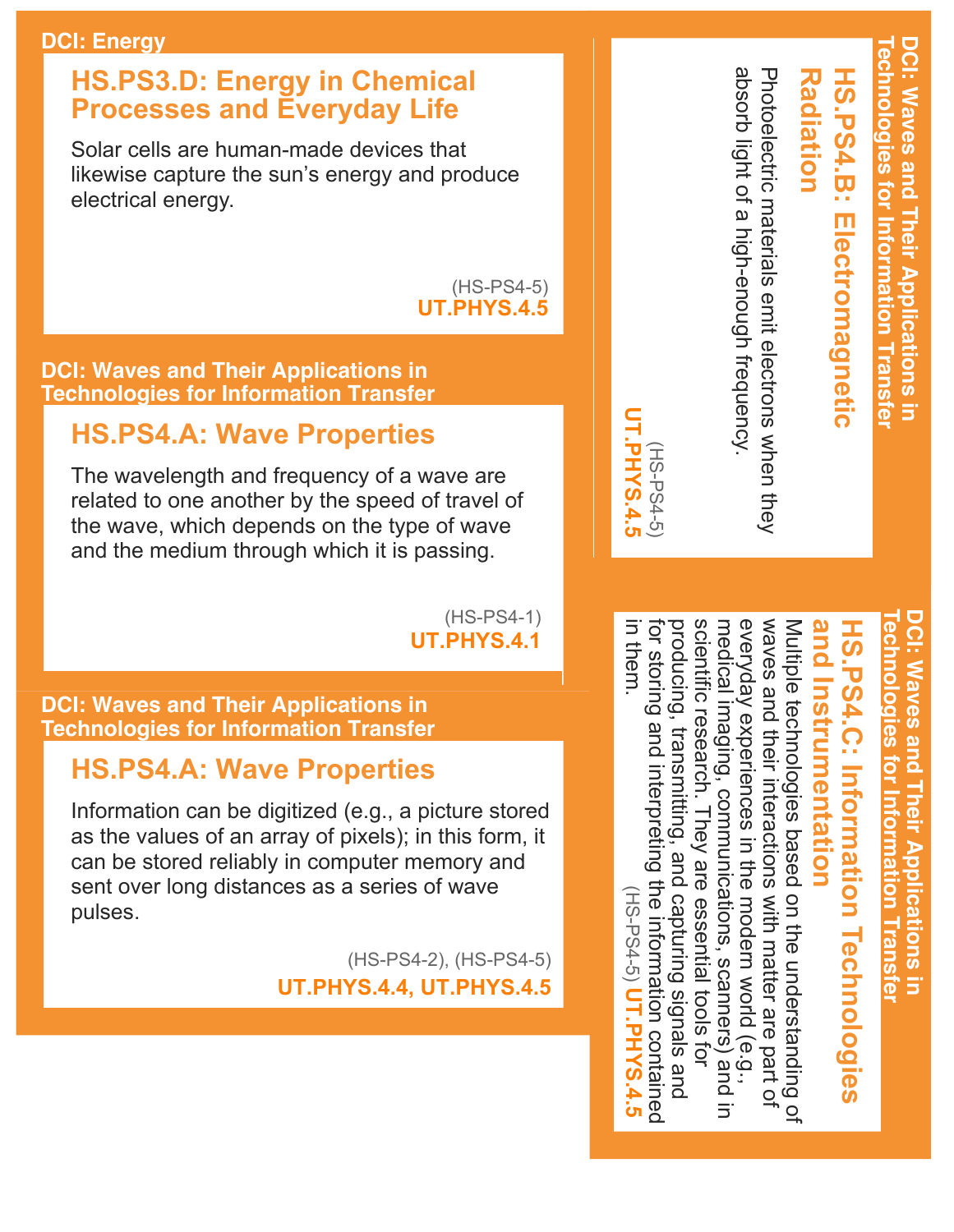| particle model explains other features<br>electric and magnetic fields or as particles called<br>many features of electromagnetic radiation, and the<br>photons. The wave model is useful for explaining<br>light) can be modeled as a wave of changing<br><b>Radiation</b><br>HS.PS4.B: Electromagnetic<br>Electromagnetic radiation (e.g., radio, microwaves,<br>(HS-PS4-3) UT.PHYS.4.2 | DCI: Waves and Their Applications in<br>Technologies for Information Transfer | Technologies for Information Transfer<br>DCI: Waves and Their Applications in<br>getting mixed up.)<br>can pass a location in different directions without<br>peaks and troughs of the waves), but they emerge<br>on their relative phase (i.e., relative position of<br>add or cancel one another as they cross, depending<br>can be based on the fact that two different socrids<br>discussion at this grade level is qualitative only; it<br>[From the 3-5 grade band endpoints] Waxes can<br>HS.PS4.A: Wave Properties<br>unaffected by each other. (Boundary: The<br>(HS-PS4-3) UT.PHYS.4.2 |
|-------------------------------------------------------------------------------------------------------------------------------------------------------------------------------------------------------------------------------------------------------------------------------------------------------------------------------------------------------------------------------------------|-------------------------------------------------------------------------------|--------------------------------------------------------------------------------------------------------------------------------------------------------------------------------------------------------------------------------------------------------------------------------------------------------------------------------------------------------------------------------------------------------------------------------------------------------------------------------------------------------------------------------------------------------------------------------------------------|
| Write informative/explanatory texts, including the<br><b>Writing</b><br>procedures/ experiments, or technical processes.<br>narration of historical events, scientific<br>WHST.9-12.2 - Text Types and<br>Purposes<br>in Science<br><b>UT.HYS.4.5</b><br>(HS-PS4-5)                                                                                                                       | Common Core State State State State State State                               | <b>Technologies for Information Transfer</b><br>DCI: Waves and Their Applications in<br>damage to living cells.<br>wavelength electromagnetic radiation (ultraviolet,<br>converted into the remain energy (heat). Shorter<br>radiation is absorbed in matter, it is generally<br>When light or longer wavelength electromagnetic<br>X-rays, gamma rays) can ionize atoms and cause<br>HS.PS4.B: Electromagnetic<br><b>Radiation</b><br>(HS-PS4-4) UT.PHYS.4.3                                                                                                                                    |

म व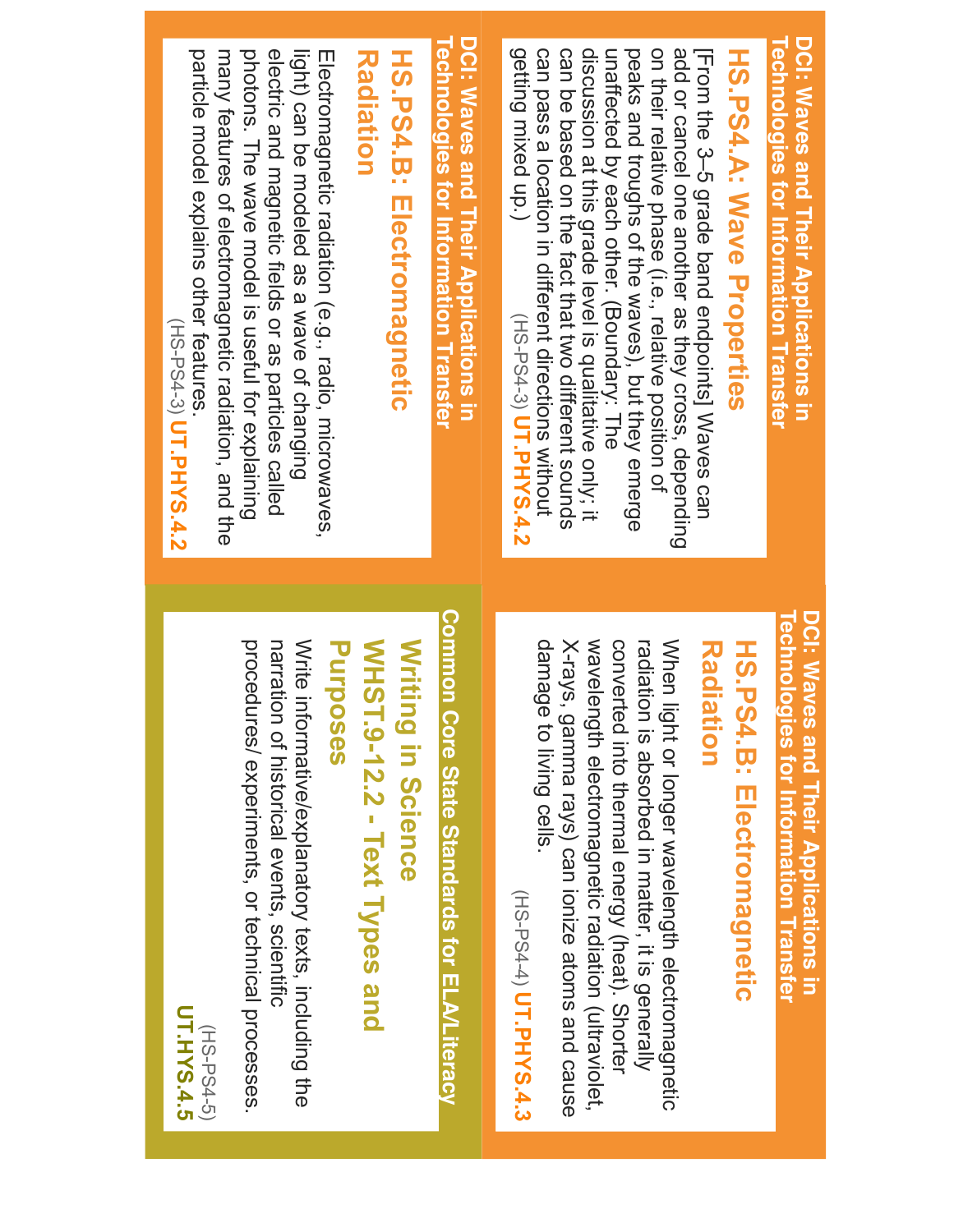#### **Performance Expectation**

**UT.PHYS.4.1 Analyze and interpret data to derive both qualitative and quantitative relationships based on patterns observed in frequency, wavelength, and speed of waves traveling in various media. Emphasize mathematical relationships and qualitative descriptions. Examples of data could include electromagnetic radiation traveling in a vacuum or glass, sound waves traveling through air or water, or seismic waves traveling through Earth.** 

For Clarification Statements and Assessment Boundaries, please see NGSS. **HS-PS4-1**

#### **Performance Expectation**

**UT.PHYS.4.4 Ask questions and construct an explanation about the of digital transmission and storage of information and their impacts on society. Emphasize the stability of digital signals and the discrete nature of information transmission. Examples of stability and instability could include that digital information can be stored in computer memory, is transferred easily, copied and shared rapidly can be easily deleted, has limited fidelity based on sampling rates, or is vulnerable to security breaches and theft.**

For Clarification Statements and Assessment Boundaries,<br> **HS-PS4-2** please see NGSS.

#### **Performance Expectation**

**UT.PHYS.4.2 Engage in argument based on evidence that electromagnetic radiation can be described either by a wave model or a particle model, and that for some situations one model better explains interactions within a system than the other. Emphasize how the experimental evidence supports the claim and how models and explanations are modified in light of new evidence. Examples could include resonance, interference, diffraction, or the photoelectric effect.** 

For Clarification Statements and Assessment Boundaries,<br>**HS-PS4-3** please see NGSS.

Performance Expectation **Performance Expectation** energy of the radiation. electromagnetic radiation depends on the that the energy of electromagnetic radiation absorbed by biological materials. Emphasize For Clarification Statements and Assessment Boundaries, **energy of the radiation. electromagnetic radiation depends on the**  the potential damage to living tissue from **the potential damage to living tissue from that the energy of electromagnetic radiation absorbed by biological materials. Emphasize**  electromagnetic radiation have when **electromagnetic radiation have when effects that different frequencies of**  is directly proportional to frequency and that **is directly proportional to frequency and that UT.PHYS.4.3 Evaluate information about the JT.PHYS.4.3 Evaluate information about the** ffects that different frequencies of

For Clarification Statements and Assessment Boundaries<br>please see NGSS. please see NGSS.

**HS-PS4-4** 

# **Performance Expectation** Performance Expectation

or communication technologies electromagnetic radiation. Examples could transmit and capture information and energy use the principles of electromagnetic communicate information about how devices For Clarification Statements and Assessment For Clarification Statements and Assessment **or communication technologies. electromagnetic radiation. Examples could**  Emphasize the ways in which devices **transmit and capture information and energy.**  radiation and their interactions with matter to **radiation and their interactions with matter to communicate information about how devices**  UT.PHYS.4.5 Obtain, evaluate, and include solar cells, medical imaging devices, **include solar cells, medical imaging devices,**  leverage the waveparticle duality of **leverage the waveparticle duality of Emphasize the ways in which devices use the principles of electromagnetic UT.PHYS.4.5 Obtain, evaluate, and** 

### **HS-PS4-4**

Boundaries, please see NGSS.

Boundaries, please see NGSS

**HS-PS4-5**

**HS-PS4-5**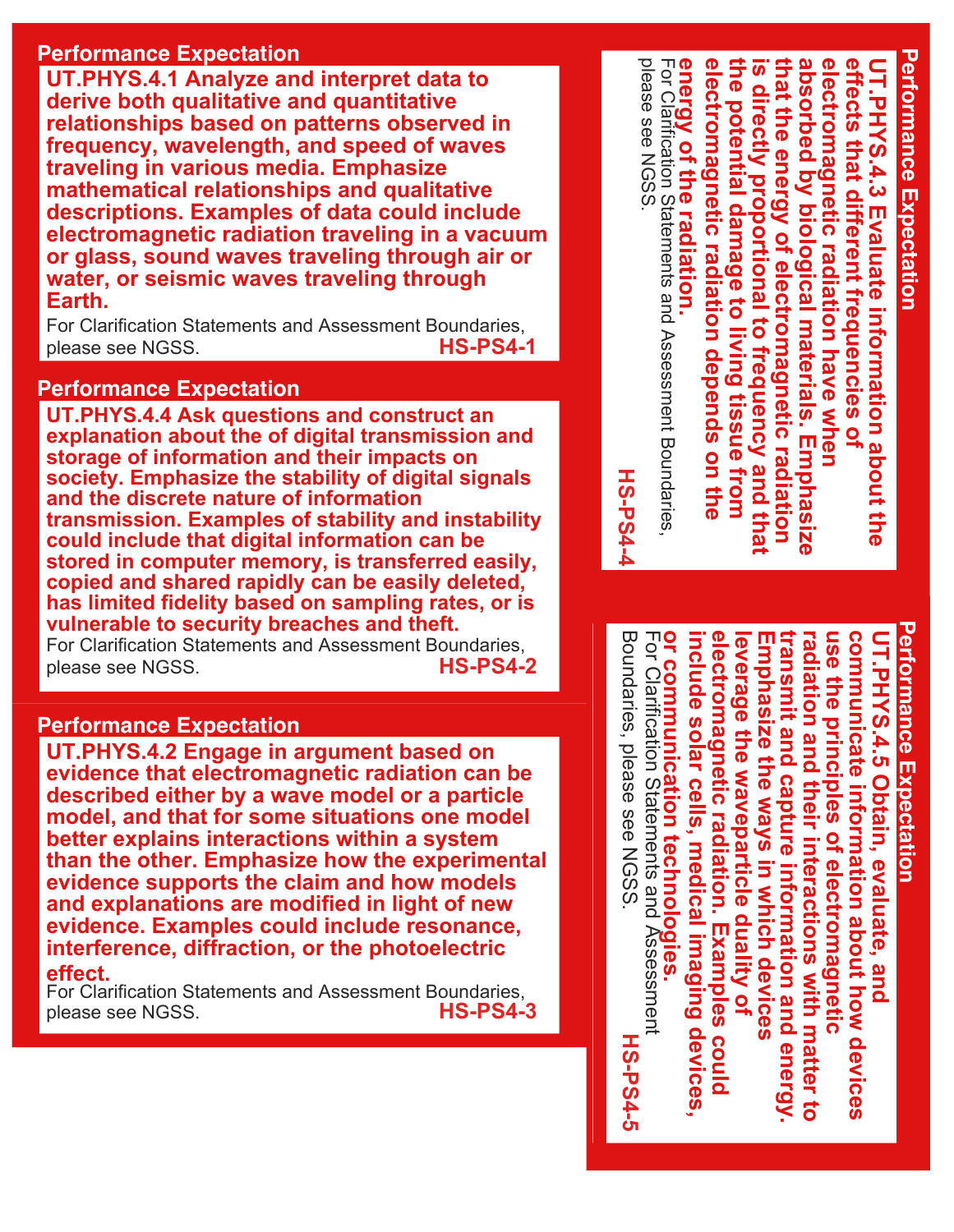#### **Science and Engineering Practices**

#### **Engaging in Argument from Evidence**

Engaging in argument from evidence in 9–12 builds on K–8 experiences and progresses to using appropriate and sufficient evidence and scientific reasoning to defend and critique claims and explanations about the natural and designed world(s). Arguments may also come from current scientific or historical episodes in science. Evaluate the claims, evidence, and reasoning behind currently accepted explanations or solutions to determine the merits of arguments. (HSPS43) **UT.PHYS.4.2**

#### **Science and Engineering Practices**

#### **Obtaining, Evaluating, and Communicating Information**

Obtaining, evaluating, and communicating information in 9–12 builds on K–8 experiences and progresses to evaluating the validity and reliability of the claims, methods, and designs. Evaluate the validity and reliability of multiple claims that appear in scientific and technical texts or media reports, verifying the data when possible.

 $(HS-PS4-4)$ **UT.PHYS.4.3**

#### **Science and Engineering Practices**

#### **Obtaining, Evaluating, and Communicating Information**

Obtaining, evaluating, and communicating information in 9–12 builds on K–8 experiences and progresses to evaluating the validity and reliability of the claims, methods, and designs. Communicate technical information or ideas (e.g. about phenomena and/or the process of development and the design and performance of a proposed process or system) in multiple formats (including orally, graphically, textually, and mathematically). (HSPS45) **UT.PHYS.4.5** explanations solutions to describe and/or support claims and/or functions including trigonometric functions, exponentials<br>and logarithms, and computational tools for statistical mathematical representations of phenomena or design on mathematical models of basic assumptions. Use computational simulations are created and used based analysis to analyze, represent, and model data. Simple thinking and analysis, a range of linear and nonlinear on K-8 experiences and progresses to using algebraic Mathematical and computational thinking in 9-12 builds explanations. solutions mathematical representations of phenomena or design on mathematical models of basic assumptions. computational simulations are created analysis to analyze, functions including trigonometric functions, exponentials thinking and analysis, a range of linear on K–8 experiences Mathematical and computational thinking in 9–12 builds **Computational Thinking Using Mathematics and Computational Thinking** <u>Using Mathematics and</u> logarithms, and computational tools for statistical to describe and/or support claims and/or represent, and model data. Simple and progresses to using algebraic (HS-PS4-1) UT.PHYS.4.1 (HSPS41) and used based and nonlinear **UT.PHYS.4.1**

> Science and Engineering Practices **Science and Engineering Practices**

**Science and Engineering Practices**

Science and Engineering Practices

### Problems **Asking Questions and Defining Asking Questions and Defining Problems**

models and simulations testable questions and design problems using to formulating, refining, and evaluating empirically builds on grades K-8 experiences and testable questions and design problems using to formulating, refining, and evaluating Asking questions and defining problems in 9-12 Asking questions and defining problems in 9–12 models and builds on grades K–8 simulations. experiences and progresses progresses empirically

of an argument, the interpretation of a data set, or Evaluate questions that challenge the premise(s) the suitability of a design. the suitability of a design. of an argument, Evaluate questions that challenge the premise(s) the interpretation of a data set, or

(HS-PS4-2) UT.PHYS.4.4 (HSPS42) **UT.PHYS.4.4**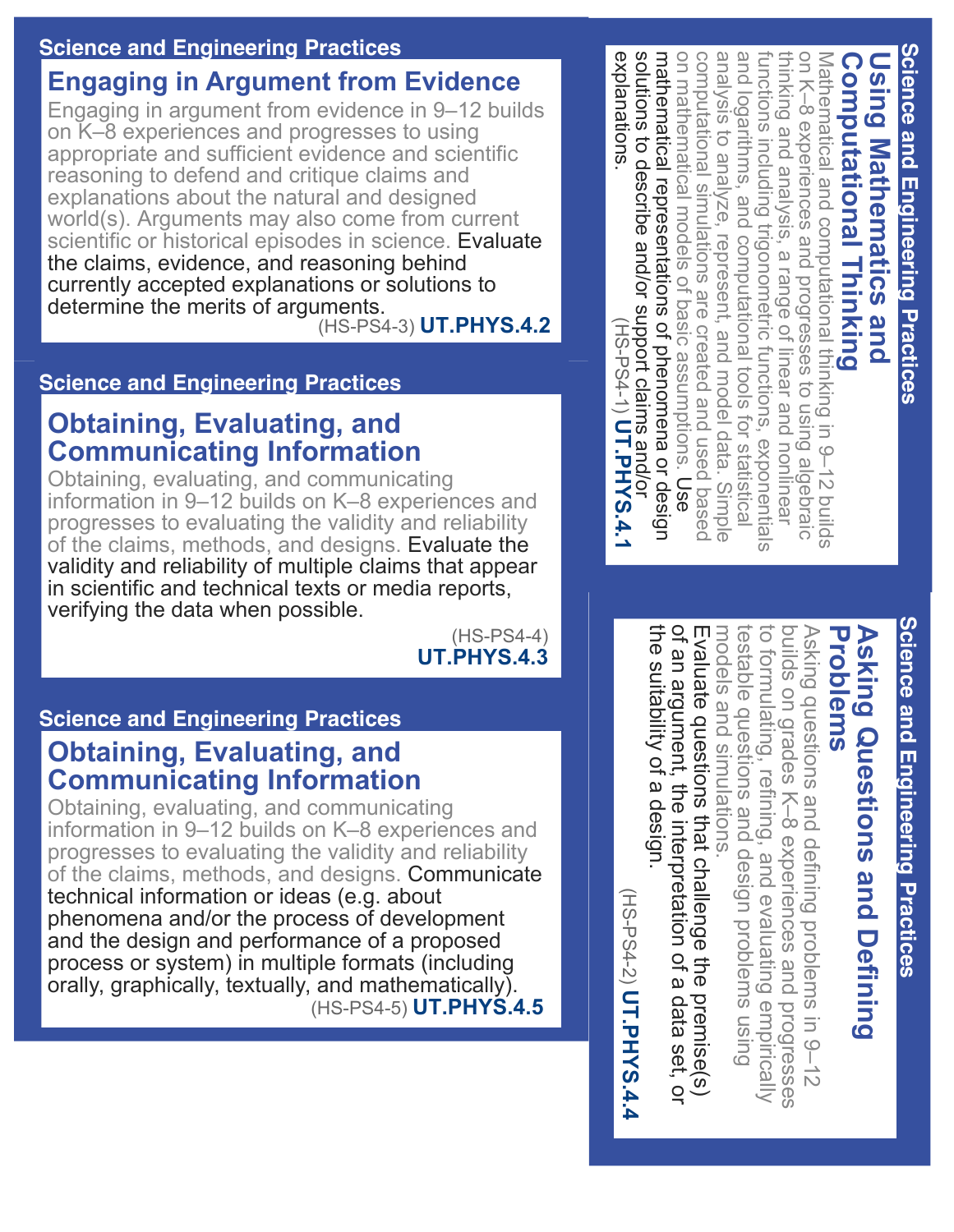#### **Crosscutting Concepts**

#### **Cause and Effect**

Systems can be designed to cause a desired effect.

#### $(HS-PS4-5)$ **UT.PHYS.4.5**

#### **Crosscutting Concepts**

#### **Cause and Effect**

Cause and effect relationships can be suggested and predicted for complex natural and human designed systems by examining what is known about smaller scale mechanisms within the system.

#### $(HS-PS4-4)$ **UT.PHYS.4.3**

#### **Crosscutting Concepts**

#### **Systems and System Models**

Models (e.g., physical, mathematical, computer models) can be used to simulate systems and interactions—including energy, matter, and information flows—within and between systems at different scales.

> $(HS-PS4-3)$ **UT.PHYS.4.2**



(HSPS41) **UT.PHYS.4.1**

UT.PHYS.4. (HS-PS4-2

### **Cause and Effect Cause and Effect**

about specific causes and effects between cause and correlation and make claims Empirical evidence is required to differentiate about specific causes and effects. between cause and Empirical evidence is required to differentiate correlation and make claims

**Crosscutting Concepts**

**Crosscutting Concepts** 

**Stability and Change**

**Stability and Change** 

stability.

Systems can be designed for greater or lesser

Systems can be designed for greater or lesse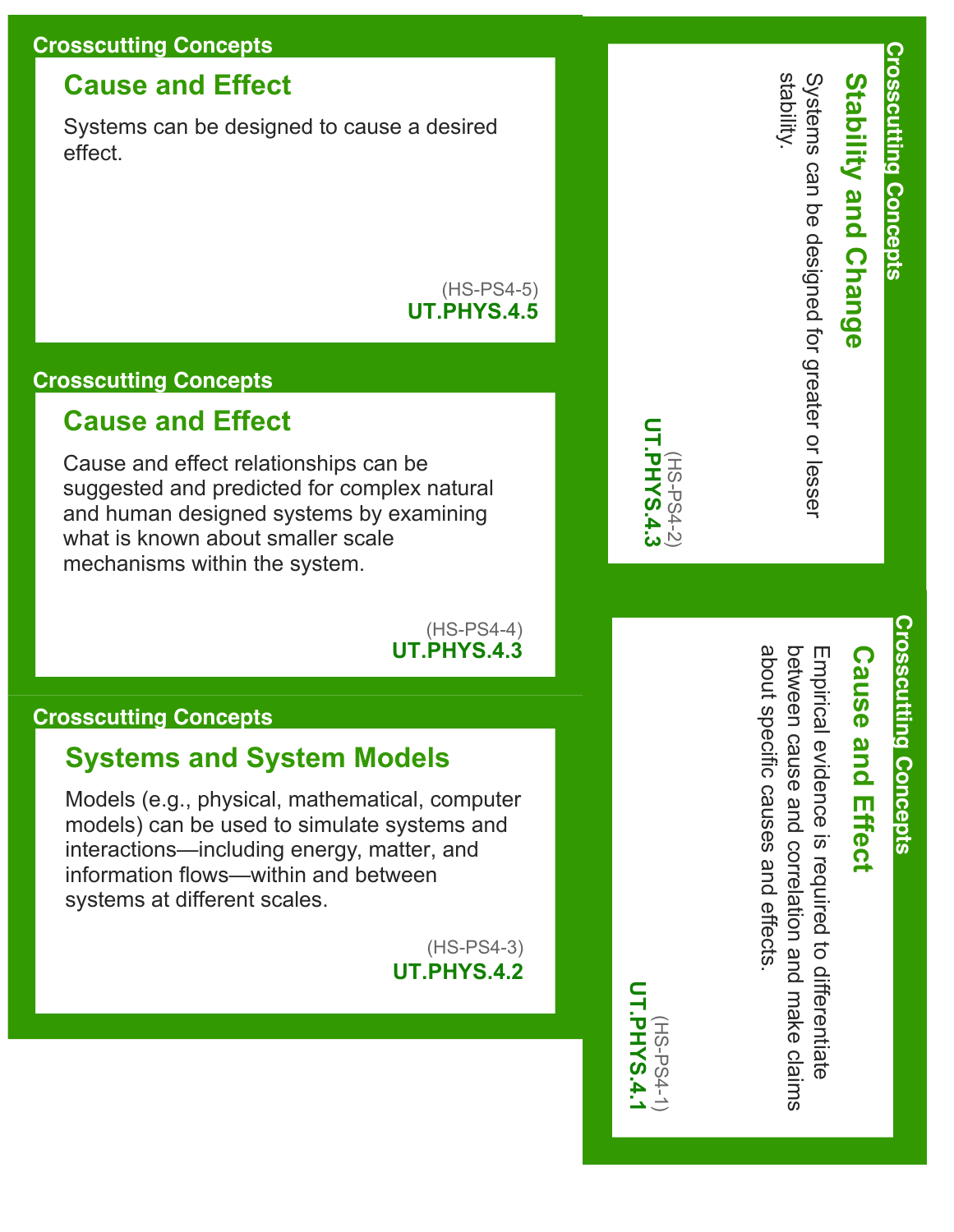#### **Reading in Science**

#### **RST.1112.8 Integration of Knowledge and Ideas**

Evaluate the hypotheses, data, analysis, and conclusions in a science or technical text, verifying the data when possible and corroborating or challenging conclusions with other sources of information.

> (HS-PS4-2), (HS-PS4-3), (HS-PS4-4) **UT.PHYS.4.4, UT.PHYS.4.2, UT.PHYS.4.3**

**Common Core State Standards for ELA/Literacy**

**Reading in Science**

#### **RST.9-10.8 - Integration of Knowledge and Ideas**

Assess the extent to which the reasoning and evidence in a text support the author's claim or a recommendation for solving a scientific or technical problem.

(HS-PS4-2), (HS-PS4-3), (HS-PS4-4) **UT.PHYS.4.4, UT.PHYS.4.2, UT.PHYS.4.3**

#### **Common Core State Standards for ELA/Literacy**

#### **Writing in Science WHST.1112.8 Research to Build and Present Knowledge**

Gather relevant information from multiple authoritative print and digital sources, using advanced searches effectively; assess the strengths and limitations of each source in terms of the specific task, purpose, and audience; integrate information into the text selectively to maintain the flow of ideas, avoiding plagiarism and overreliance on any one source and following a standard format for citation.

(HSPS44) **UT.PHYS.4.3**

information presented in Integrate and evaluate multiple sources of **RST.1112.7 Integration of**  nformation presented in diverse formats and **Knowledge and Ideas** ntegrate and evaluate multiple sources **Knowledge and Ideas RST.11-12.7** - Integration of diverse formats and

media (e.g., quantitative data, video,

in order to address a question or solve a problem.

in order to address a question or solve a problem. media (e.g., quantitative data, video, multimedia

(HSPS41), (HSPS44)

(HS-PS4-1), (HS-PS4-4

**UT.PHYS.4.1, UT.PHYS.4.3**

**UT.PHYS.4.1, UT.PHYS.4.3** 

multimedia)

 $\Omega$ 

**Common Core State Standards for ELA/Literacy Common Core State State State State State School** 

**Common Core State Standards for ELA/Literacy**

Common Core State Standards for ELA/Literacy

**Reading in Science**

Reading in Science

# **Reading in Science** Reading in Science

### **RST.1112.1 Key Ideas and RST.11-12.1 - Key Ideas Details** pue :

distinctions the author makes and to any gaps or science and technical texts, attending to important inconsistencies in the account. distinctions the author makes science and Cite specific textual evidence to support analysis of nconsistencies in the account Cite specific textual evidence to support analysis of technical texts, attending to important and to any gaps or

UT.PHYS.4.4, UT.PHYS.4.2, UT.PHYS.4.3 **UT.PHYS.4.4, UT.PHYS.4.2, UT.PHYS.4.3** (HS-PS4-2), (HS-PS4-3), (HS-PS4-4 (HSPS42), (HSPS43), (HSPS44)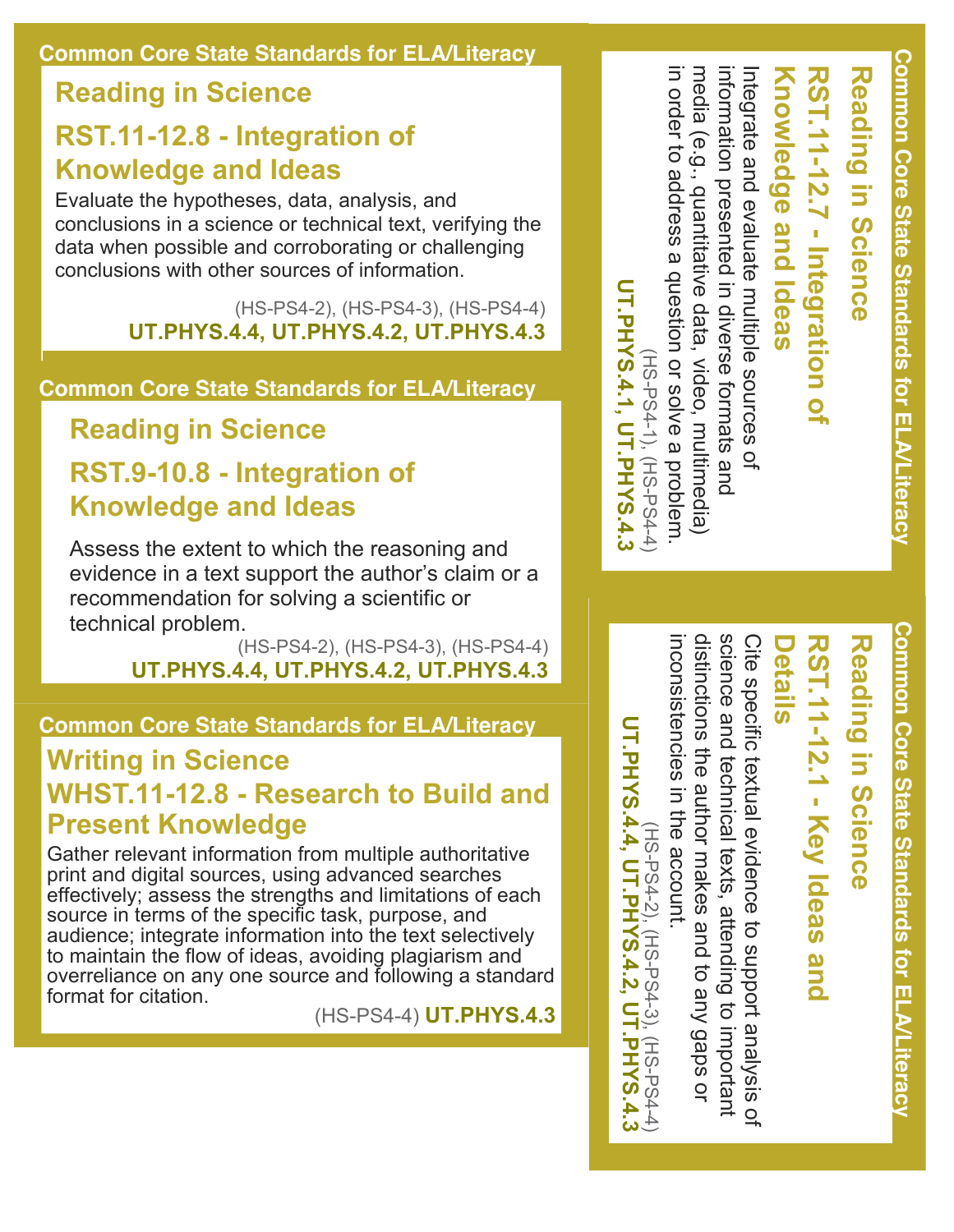#### **Common Core State Standards for Mathematics**

#### **Seeing Structure in Expressions HSA-SSE.B.3 - Write expressions in equivalent forms to solve problems.**

Choose and produce an equivalent form of an expression to reveal and explain properties of the quantity represented by the expression.

#### (HS-PS4-1), (HS-PS4-3) **UT.PHYS.4.1, UT.PHYS.4.2**

#### **Common Core State Standards for Mathematics**

#### **Mathematical Practices MP.2 Reason abstractly and quantitatively**

Mathematically proficient students make sense of quantities and their relationships in problem situations. They bring two complementary abilities to bear on problems involving quantitative relationships: the ability to decontextualize—to abstract a given situation and represent it symbolically and manipulate the representing symbols as if they have a life of their own, without necessarily attending to their referents—and the ability to contextualize, to pause as needed during the manipulation process in order to probe into the referents for the symbols involved. Quantitative reasoning entails habits of creating a coherent representation of the problem at hand; considering the units involved; attending to the meaning of quantities, not just how to compute them; and knowing and flexibly using different properties of operations and objects. (HS-PS4-1), (HS-PS4-3) **UT.PHYS.4.1, UT.PHYS.4.2**

#### **Common Core State Standards for Mathematics Mathematical Practices MP.4 Model with mathematics**

Mathematically proficient students can apply the mathematics they know to solve problems arising in everyday life, society, and the workplace. A student might use geometry to solve a dsign problem or use a function to describe how one quantity of interest depends on another. Mathematically proficient students who can apply what they know are comfortable making assumptions and approximations to simplify a complicated situation, realizing that these may need revision later. They are able to identify important quantities in a practical situation and map their relationships using such tools as diagrams, twoway tables, graphs, flowcharts and formulas. They can analyze those relationships mathematically to draw conclusions. They routinely interpret their mathematical results in the context of the situation and reflect on whether the results make sense, possibly improving the model if it has not served its purpose.

(HSPS41) **UT.PHYS.4.1**

terms of its context. terms of its context Interpret expressions that represent a quantity in nterpret expressions that represent a quantity in

(HSPS41), (HSPS43)

[HS-PS4-1), (HS-PS4-3)

**UT.PHYS.4.1, UT.PHYS.4.2**

**UT.PHYS.4.1, UT.PHYS.4.2** 

**structure of expressions.**

structure of expressions

**HSASSE.A.1 Interpret the** 

HSA-SSE.A.1 - Interpret the

Common Core State Standards for Mathematics **Common Core State Standards for Mathematics**

# **Creating Equations Creating Equations**

Seeing Structure in Expressions

**Structure in Expressions**

**Common Core State Standards for Mathematics**

**Common Core State Standards for Mathematics** 

# describe numbers or relationships. **describe numbers or HSACED.A.4 Create equations that**  HSA-CED.A.4 - Create equations that **relationships.**

equations. Rearrange formulas to highlight a quantity of interest, using the same reasoning as in solving interest, using the same Rearrange formulas to highlight a quantity of reasoning as in solving

**UT.PHYS.4.1, UT.PHYS.4.2 UT.PHYS.4.1, UT.PHYS.4.2** (HS-PS4-1), (HS-PS4-3) (HS-PS4-1), (HS-PS4-3)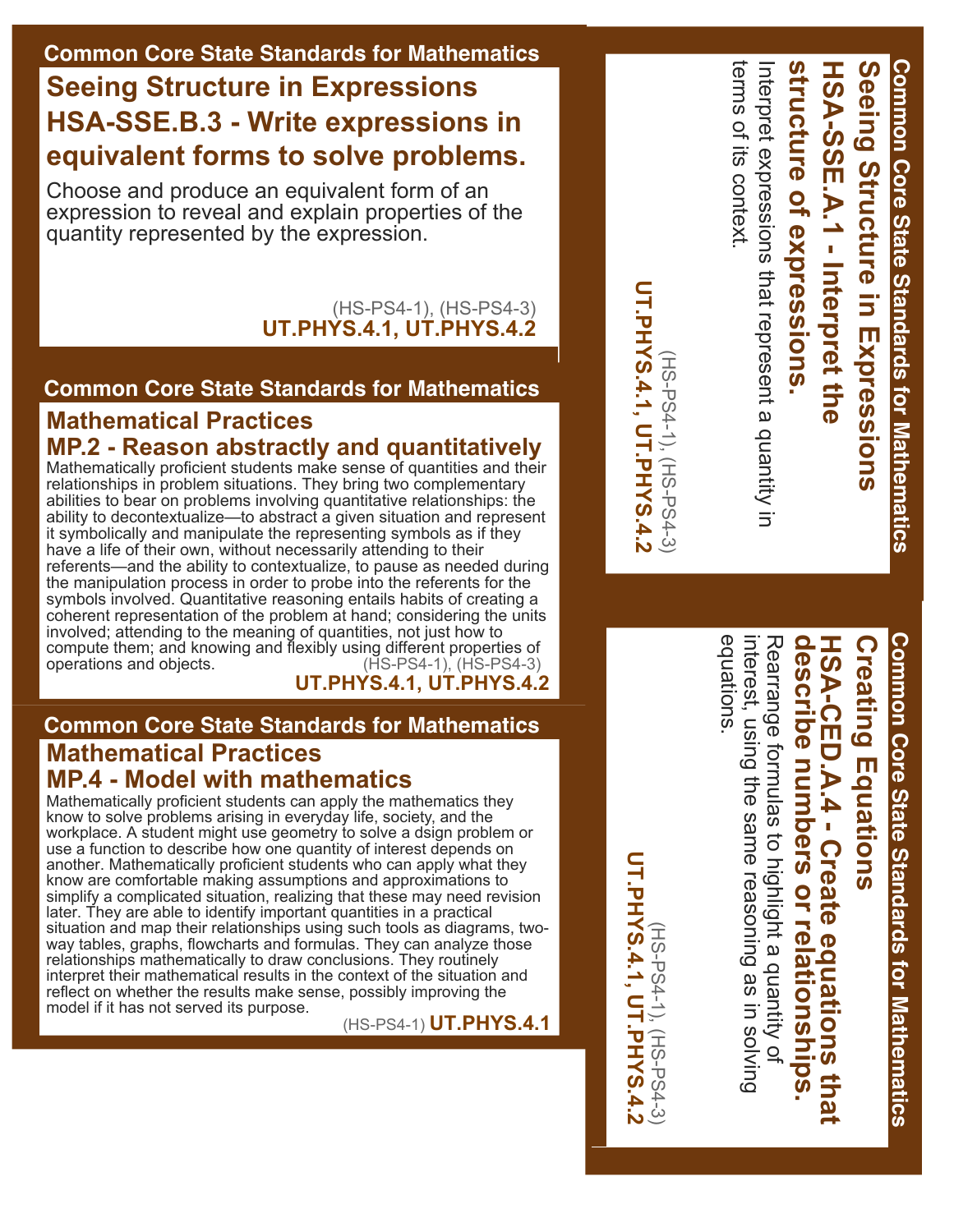#### **DCI: Energy**

#### **HS.PS3.A: Definitions of Energy**

Energy is a quantitative property of a system that depends on the motion and interactions of matter and radiation within that system. That there is a single quantity called energy is due to the fact that a system's total energy is conserved, even as, within the system, energy is continually transferred from one object to another and between its various possible forms.

(HSPS31), (HSPS32) **UT.PHYS.2.1, UT.PHYS.2.3**

#### **DCI: Energy**

#### **HS.PS3.A: Definitions of Energy**

At the macroscopic scale, energy manifests itself in multiple ways, such as in motion, sound, light, and thermal energy.

#### (HS-PS3-2), (HS-PS3-3) **UT.PHYS.2.3, UT.PHYS.2.4, UT.PHYS.2.5**

#### **DCI: Energy**

#### **HS.PS3.A: Definitions of Energy**

These relationships are better understood at the microscopic scale, at which all of the different manifestations of energy can be modeled as a combination of energy associated with the motion of particles and energy associated with the configuration (relative position of the particles). In some cases the relative position energy can be thought of as stored in fields (which mediate interactions between particles). This last concept includes radiation, a phenomenon in which energy stored in fields moves across space.

 $(HS-PS3-2)$ **UT.PHYS.2.3** and Energy Transfer **and Energy** HS.PS3.B: Conservation of Energy **HS.PS3.B: Conservation of Energy Transfer**

system. to the total energy transferred into or out of the to the total energy transferred into or out of change of energy in any system is always equa change of energy in any Conservation of energy means that the total Conservation of energy means that the total system is always equal

### **DCI: Energy DCI: Energy**

### and Energy Transfer **and Energy HS.PS3.B: Conservation of Energy HS.PS3.B: Conservation of Energy Transfer**

be transported from one place to another and transferred between systems transferred between systems. be transported Energy cannot be created or destroyed, but it can Energy cannot be created or destroyed, but it can from one place to another and

**UT.PHYS.2.1, UT.PHYS.2.2 UT.PHYS.2.1, UT.PHYS.2.2**(HS-PS3-1), (HS-PS3-4) (HSPS31), (HSPS34)



### **DCI: Energy DCI: Energy**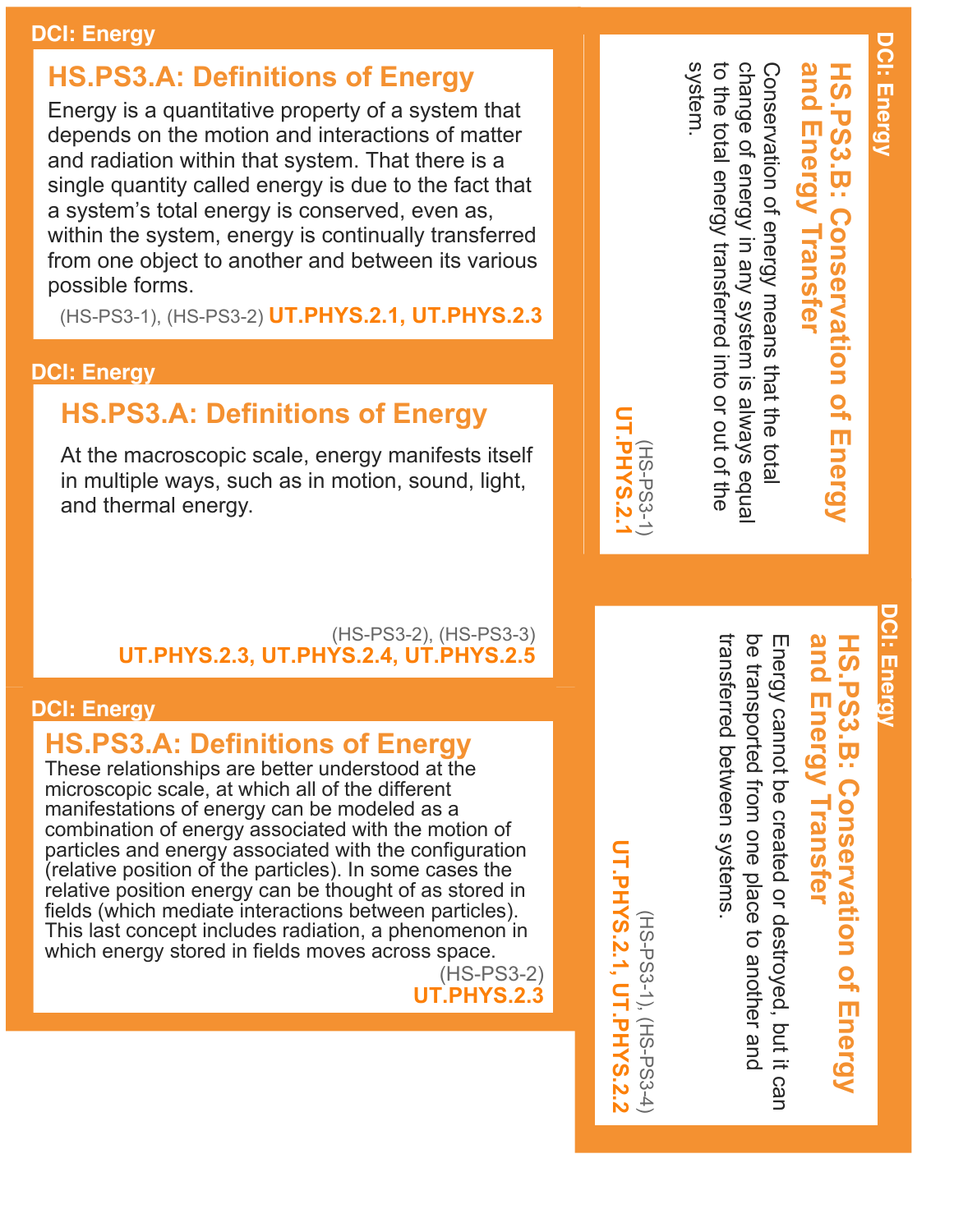#### **HS.PS3.B: Conservation of Energy and Energy Transfer**

The availability of energy limits what can occur in any system.

> $(HS-PS3-1)$ **UT.PHYS.2.1**

#### **DCI: Energy**

#### **HS.PS3.B: Conservation of Energy and Energy Transfer**

Uncontrolled systems always evolve toward more stable states—that is, toward more uniform energy distribution (e.g., water flows downhill, objects hotter than their surrounding environment cool down).

> $(HS-PS3-4)$ **UT.PHYS.2.2**

#### **DCI: Energy**

#### **HS.PS3.C: Relationship Between Energy and Forces**

When two objects interacting through a field change relative position, the energy stored in the field is changed.

> $(HS-PS3-5)$ **UT.PHYS.3.3, UT.PHYS.3.4**

# thermal energy in the surrounding environment thermal energy in the surrounding

### UT.PHYS.2.5, UT.PHYS.2.4, UT.PHYS.2.2 **UT.PHYS.2.5, UT.PHYS.2.4, UT.PHYS.2.2** (HSPS33), (HSPS34) HS-PS3-3), (HS-PS3-4)

### **HS.PS3.D: Processes and Everyday Life Processes and HS.PS3.D: Energy in Chemical**  Energy in Chemica **Everyday Life**

### converted to less useful forms-for example, to converted to less Although energy cannot be destroyed, it can be Although energy cannot be destroyed, it can be useful forms—for example, to environment.

# **DCI: Engineering Design DCI: Engineering Design**

### **Engineering HS.ETS1.A: Defining and Delimiting HS.ETS1.A: Defining and Delimiting**  Engineering Problems **Problems**

stated in such a way that one can tell if a given should be quantified to the extent possible and any requirements set by society, such as taking design meets them design meets them. stated in such a should be quantified to the extent possible and issues of risk mitigation into account, and they any requirements set Criteria and constraints also include satisfying issues of risk mitigation into account, and Criteria and constraints also include satisfying way that one can tell if a given by society, such as taking

**UT.PHYS.2.5 UT.PHYS.2.5, UT.PHYS.2.4**(HS-PS3-3)<br>**UT.PHYS.2.4** (HSPS33)

### **DCI: Energy** DCI: Energy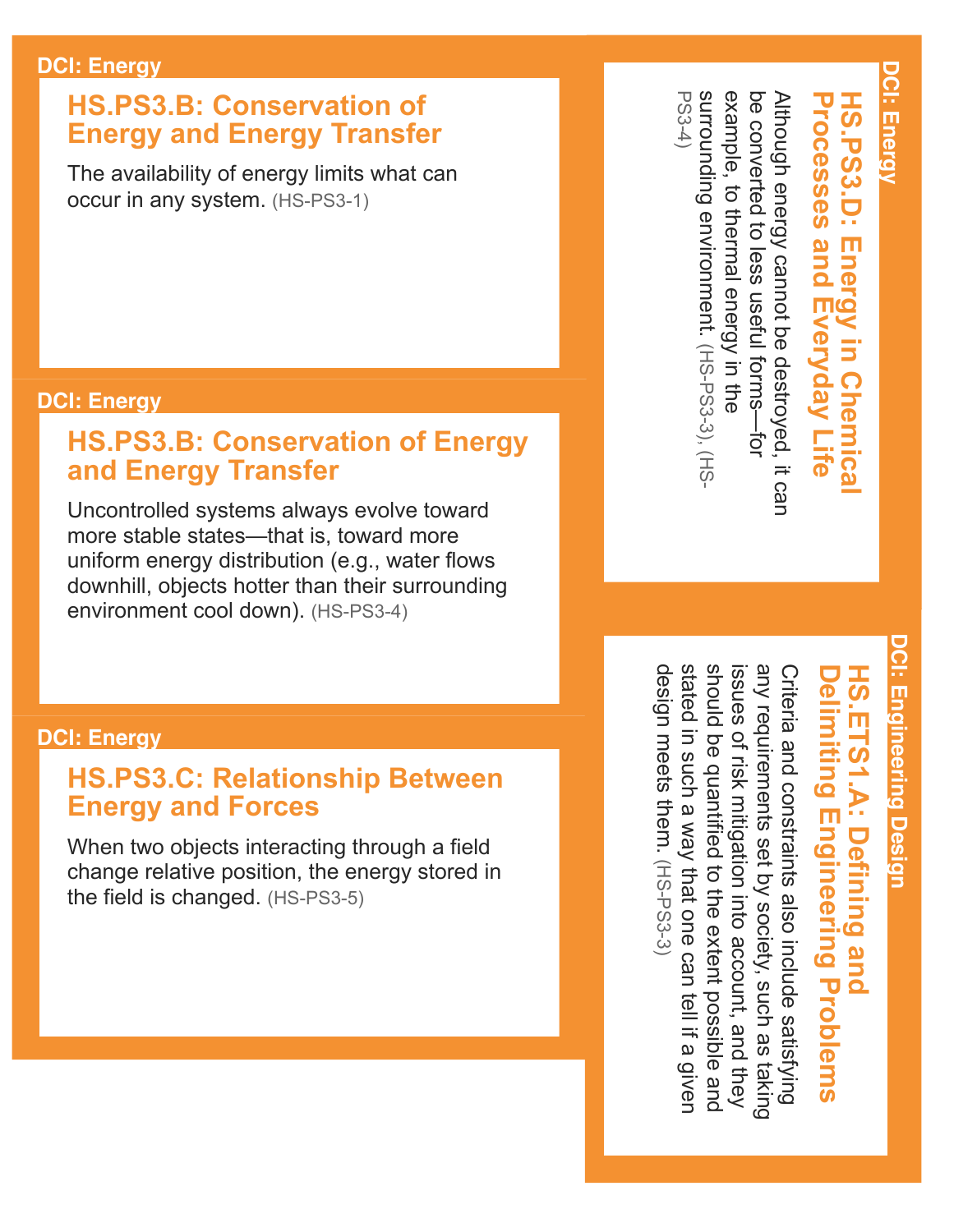#### **Performance Expectation**

#### **HS-PS3-3: Design, build, and refine a device that works within given constraints to convert one form of energy into another form of energy.\***

**Clarification Statement:** Emphasis is on both qualitative and quantitative evaluations of devices. Examples of devices could include Rube Goldberg devices, wind turbines, solar cells, solar ovens, and generators. Examples of constraints could include use of renewable energy forms and efficiency. **Assessment Boundary:** Assessment for quantitative evaluations is limited to total output for a given input. Assessment is limited to devices constructed with materials provided to students.*\*This performance expectation integrates traditional science content with engineering through a practice or disciplinary code idea.*

#### **Performance Expectation**

**HS-PS3-4: Plan and conduct an investigation to provide evidence that the transfer of thermal energy when two components of different temperature are combined within a closed system results in a more uniform energy distribution among the components in the system (second law of thermodynamics).**

**Clarification Statement:** Emphasis is on analyzing data from student investigations and using mathematical thinking to describe the energy changes both quantitatively and conceptually. Examples of investigations could include mixing liquids at different initial temperatures or adding objects at different temperatures to water. **Assessment Boundary:** Assessment is limited to investigations based on materials and tools provided to students.

#### **Performance Expectation**

**HS-PS3-5: Develop and use a model of two objects interacting through electric or magnetic fields to illustrate the forces between objects and the changes in energy of the objects due to the interaction.**

**Clarification Statement:** Examples of models could include drawings, diagrams, and texts, such as drawings of what happens when two charges of opposite polarity are near each other.

**Assessment Boundary:** Assessment is limited to systems containing two objects.

**Performance Expectation Performance Expectation** and computer simulations. Assessment Boundary: none of models could include diagrams, drawings, descriptions stored between two electrically-charged plates. Examples energy to thermal energy, the energy stored due to Clarification Statement: Examples of phenomena at the scale can be accounted for as a combination and computer simulations. of models could stored between two electricallycharged plates. Examples position of an object above the earth, and the energy position of an object above the earth, and the energy energy to thermal energy, the macroscopic scale could include the conversion of kinetic macroscopic **Clarification Statement:** the relative positions of particles (objects). **the relative** particles (objects) and energy associated with **particles (objects) and energy associated with**  of energy associated with the motions of **of energy associated with the motions of scale can be accounted for as a** illustrate that energy at the macroscopic **illustrate that energy** HS-PS3-2: Develop and use models to **HSPS32: Develop and use models to**  scale could include the conversion of kinetic **positions of particles (objects).** include diagrams, drawings, descriptions, Examples of phenomena at the **Assessment Boundary: at the macroscopic**  energy stored due to **combination** 

# **Performance Expectation Performance Expectation**

the meaning of mathematical expressions used in the<br>model. energy of the other component(s) and energy the meaning of Clarification Statement: Emphasis is on explaining **Clarification Statement:**  flows in and out of the system are known. **flows in and out of the system are known. energy of the other component(s) and energy** component in a system when the change in **component in a system when** calculate the change in the energy of one **calculate the** HS-PS3-1: Create a computational model **HSPS31: Create a computational model to**  mathematical expressions used in the **change in the energy of one**  Emphasis is on explaining **the change in**  ទី

gravitational, magnetic, or electric tields energy, kinetic energy, and/or the energies in systems of two or three components; and to therma Assessment Boundary: Assessment is limited to<br>basic algebraic expressions or computations; to gravitational, energy, kinetic energy, and/or the energies in systems of two or three components; and **Assessment Boundary:**  basic algebraic magnetic, or electric fields. expressions or computations; to Assessment is limited to to thermal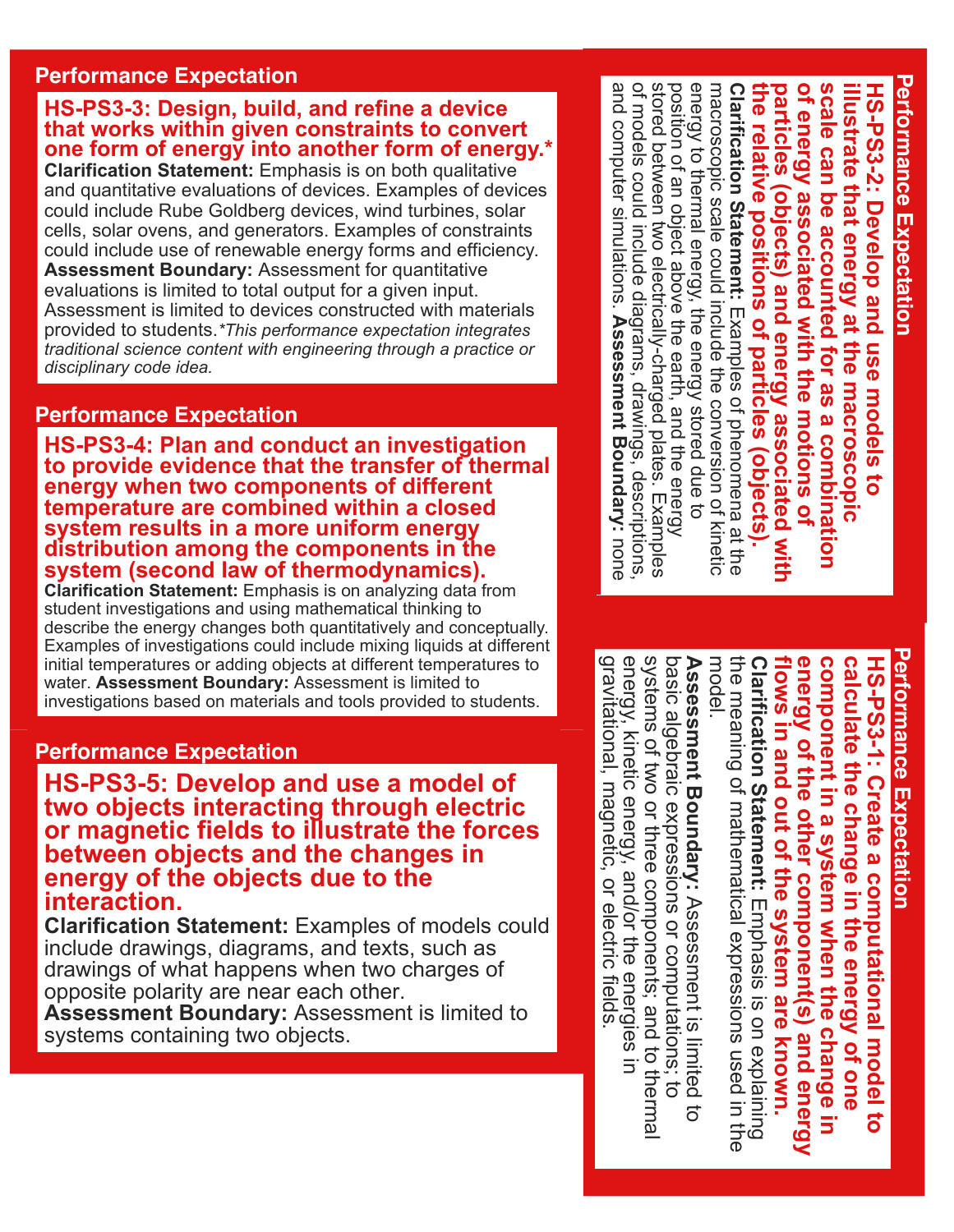#### **Science and Engineering Practices**

#### **Developing and Using Models**

Modeling in 9–12 builds on K–8 experiences and progresses to using, synthesizing, and developing models to predict and show relationships among variables between systems and their components in the natural and designed world(s).

Develop and use a model based on evidence to illustrate the relationships between systems or between components of a system. (HS-PS3-2), (HS-PS35)

#### **Science and Engineering Practices Planning and Carrying Out Investigations**

Planning and carrying out investigations in 9-12 builds on K–8 experiences and progresses to include investigations that provide evidence for and test conceptual, mathematical, physical, and empirical models.

Plan and conduct an investigation individually and collaboratively to produce data to serve as the basis for evidence, and in the design: decide on types, how much, and accuracy of data needed to produce reliable measurements and consider limitations on the precision of the data (e.g., number of trials, cost, risk, time), and refine the design accordingly. (HS-PS3-4)

#### **Science and Engineering Practices**

#### **Using Mathematics and Computational Thinking**

Mathematical and computational thinking in 9–12 builds on K–8 experiences and progresses to using algebraic thinking and analysis, a range of linear and nonlinear functions including trigonometric functions, exponentials and logarithms, and computational tools for statistical analysis to analyze, represent, and model data. Simple computational simulations are created and used based on mathematical models of basic assumptions.

Create a computational model or simulation of a phenomenon, designed device, process, or system.  $(HS-PS3-1)$ 

and theories. evidence consistent with scientific ideas, principles 9–12 builds on K–8 experiences and progresses to<br>explanations and designs that are supported by and theories. evidence multiple and independent student-generated sources multiple and independent studentgenerated sources of explanations and designs that are supported 9–12 builds on K–8 Constructing explanations and designing solutions in **Constructing Explanations and**  Constructing explanations and designing solutions in **Designing Designing Solutions** Constructing Explanations and consistent with scientific ideas, principles, **Solutions** experiences and progresses to

 $\overline{C}$ 

student-generated sources of evidence, prioritized Design, evaluate, and/or refine a solution to a complex<br>real-world problem, based on scientific knowledge, criteria, and tradeoff considerations. (HS-PS3-3) criteria, and tradeoff considerations. studentgenerated sources realworld Design, evaluate, and/or refine a solution to a complex problem, based on scientific knowledge, of evidence, prioritized (HSPS33)

> **DCI: Energy** DCI: Energy

### and Energy Transfer **and Energy** HS.PS3.B: Conservation of Energy **HS.PS3.B: Conservation of Energy Transfer**

behavior. (HS-PS3-1) be used to predict and describe system allow the concept of conservation of energy to particles, compression of a spring) and how configuration (e.g. relative positions of charged the stored energy in a system depends on its the stored energy in a behavior. be used to predict and describe system allow the concept of conservation of kinetic energy depends on mass and speed, kinetic energy particles, compression of a spring) and how configuration (e.g. relative positions of Mathematical expressions, which quantify how Mathematical expressions, which quantify how (HSPS31)depends on mass and speed, system depends on its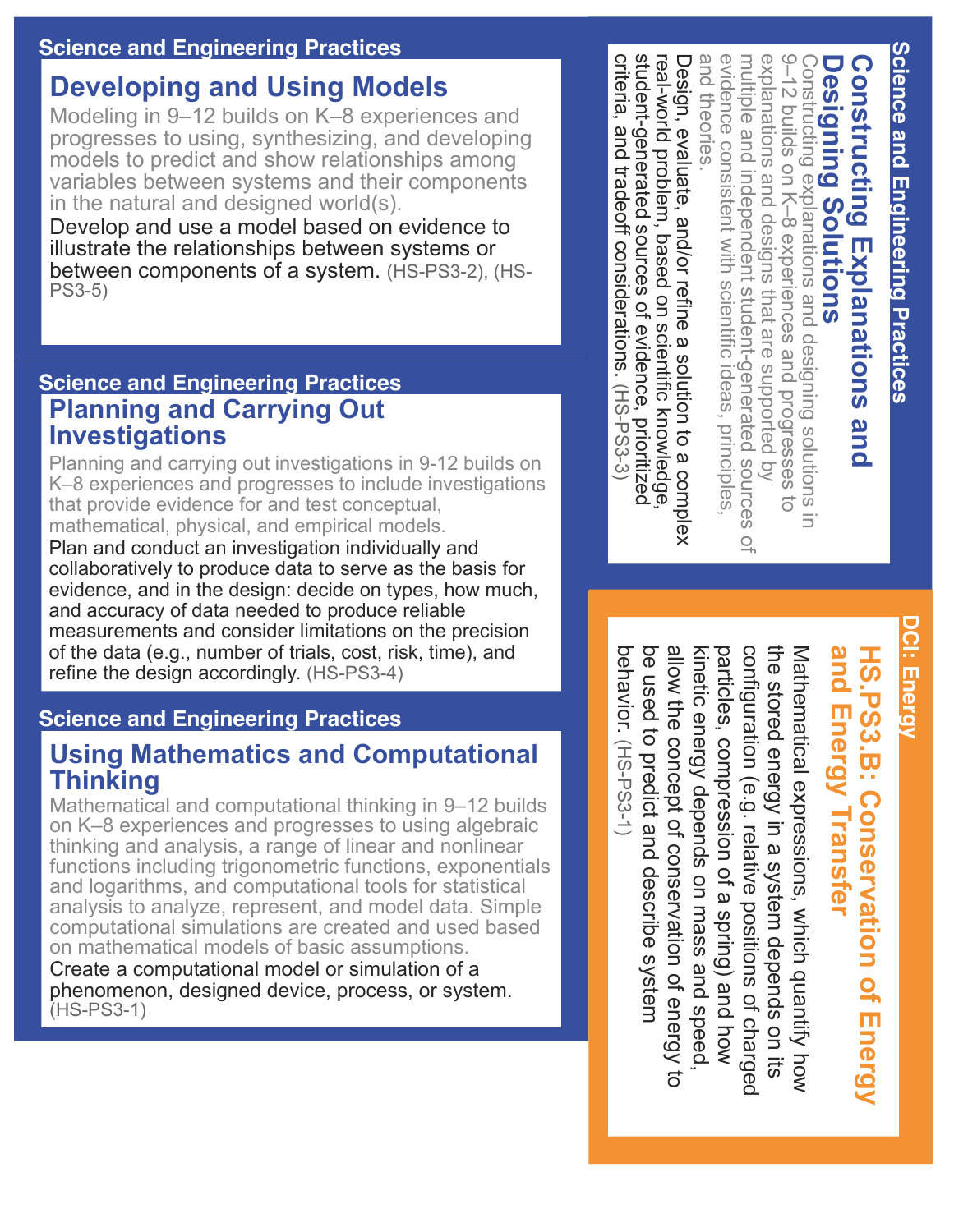#### **Crosscutting Concepts**

#### **Systems and System Models**

Models can be used to predict the behavior of a system, but these predictions have limited precision and reliability due to the assumptions and approximations inherent in models. (HS-PS3-1)

#### **Crosscutting Concepts**

#### **Energy and Matter**

Changes of energy and matter in a system can be described in terms of energy and matter flows into, out of, and within that system.  $(HS-PS3-3)$ 

#### **Crosscutting Concepts**

#### **Energy and Matter**

Energy cannot be created or destroyed—it only moves between one place and another place, between objects and/or fields, or between systems. (HS-PS3-2)

analyzed and described using models. (HS analyzed and described using models. When investigating or describing a system, the need to be defined and their inputs and outputs need to be defined and their inputs and boundaries and initial conditions of the system boundaries and initial When investigating or describing a system, the Systems and System Models **Systems and System Models** conditions of the system

PS34)

## **Crosscutting Concepts Crosscutting Concepts**

### **Cause and Effect Cause and Effect**

and human designed systems by examining suggested and predicted for complex natura within the system. (HS-PS3-5 within the system. what is known about smaller scale mechanisms and human designed systems by examining suggested and predicted for Cause and effect relationships can be Cause and effect relationships can be known about smaller scale mechanisms (HSPS35) complex natural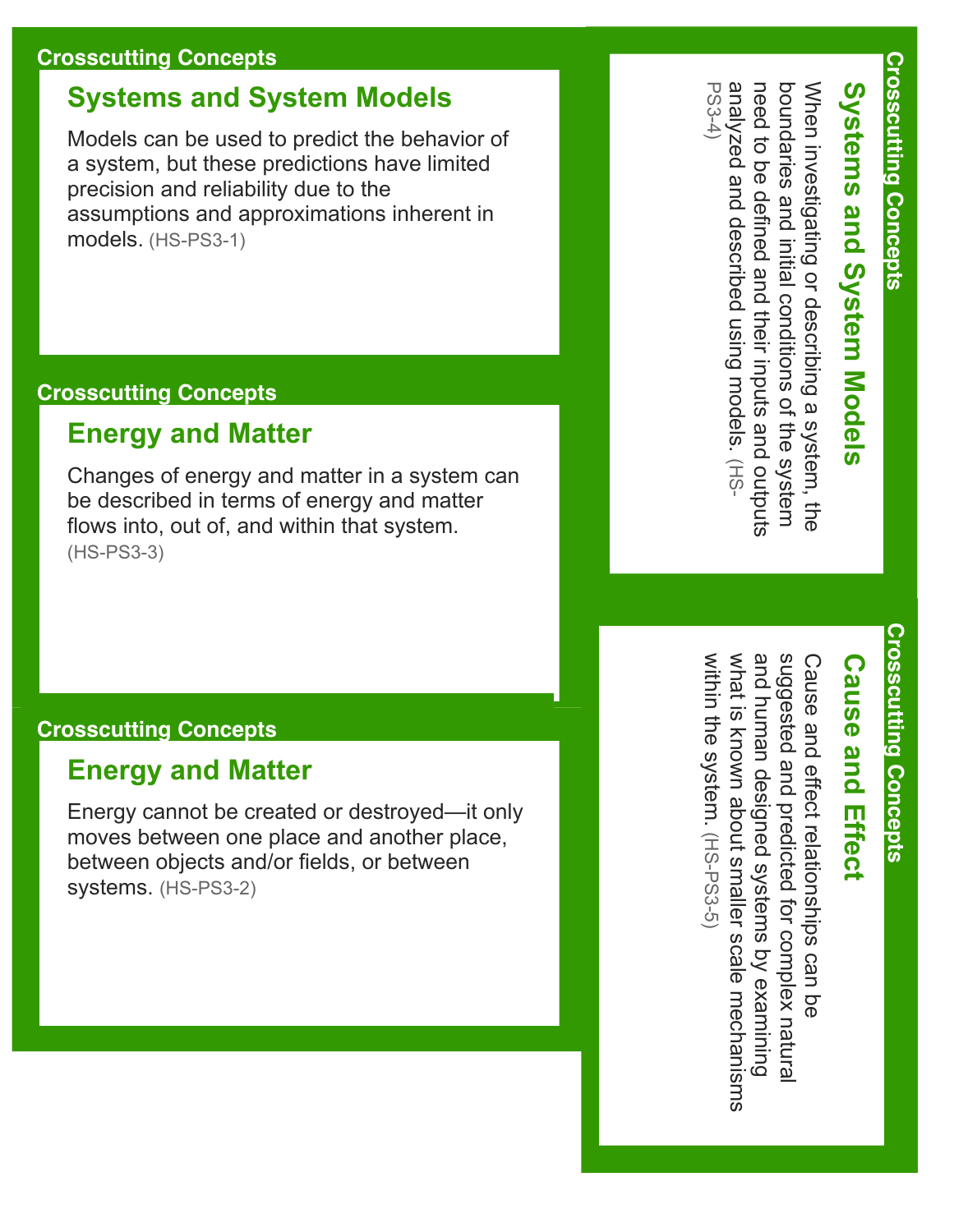#### **Common Core State Standards for ELA/Literacy**

#### **Reading in Science**

#### **RST.1112.1 Key Ideas and Details**

Cite specific textual evidence to support analysis of science and technical texts, attending to important distinctions the author makes and to any gaps or inconsistencies in the account. (HS-PS3-4)

#### **Common Core State Standards for ELA/Literacy**

#### **Speaking & Listening**

#### **SL.1112.5 Presentation of Knowledge and Ideas**

Make strategic use of digital media (e.g., textual, graphical, audio, visual, and interactive elements) in presentations to enhance understanding of findings, reasoning, and evidence and to add interest. (HS-PS3-1), (HS-PS3-2), (HS-PS3-5)

#### **Common Core State Standards for ELA/Literacy**

#### **Writing in Science**

#### **WHST.1112.7 Research to Build and Present Knowledge**

Conduct short as well as more sustained research projects to answer a question (including a selfgenerated question) or solve a problem; narrow or broaden the inquiry when appropriate; synthesize multiple sources on the subject, demonstrating understanding of the subject under investigation. (HS-PS3-3), (HS-PS3-4), (HS-PS3-5)

format for citation. (HS-PS3-4), overreliance on any one source and following a standarc audience; integrate information into the text selectively to effectively; assess the strengths and limitations of each<br>source in terms of the specific task, purpose, and Gather relevant information from multiple authoritative<br>print and digital sources, using advanced searches format for citation. overreliance maintain the flow of ideas, avoiding plagiarism and audience; integrate information into the text selectively source in terms of the specific task, effectively; assess the WHST.1111112.8 **Research to Build and** maintain the flow of ideas, avoiding plagiarism and Gather relevant information from multiple authoritative **NHST.11-12.8 - Research to Writing resent Knowledge** digital sources, using advanced searches **in Science Knowledge** on any one source and following a standard (HSPS34), (HSPS35) strengths and limitations of each G-5S3-53 purpose, and **Build and** 

> **Common Core State Standards for ELA/Literacy** Common Core State Standards for ELA/Literac)

**Common Core State Standards for ELA/Literacy**

Common Core State Standards fLA/Literacy

## **Writing in Science** Writing in Science

### **WHST.11-12.9 - Research to Build and Present Knowledge NHST.11-12.9 - Research to and Present Knowledge**

support analysis, reflection, and research Draw evidence from informational texts to (HS-PS3-4), (HS-PS3-5) (HS-PS3-4), (HS-PS3-5) support analysis, Draw evidence from informational texts to reflection, and research.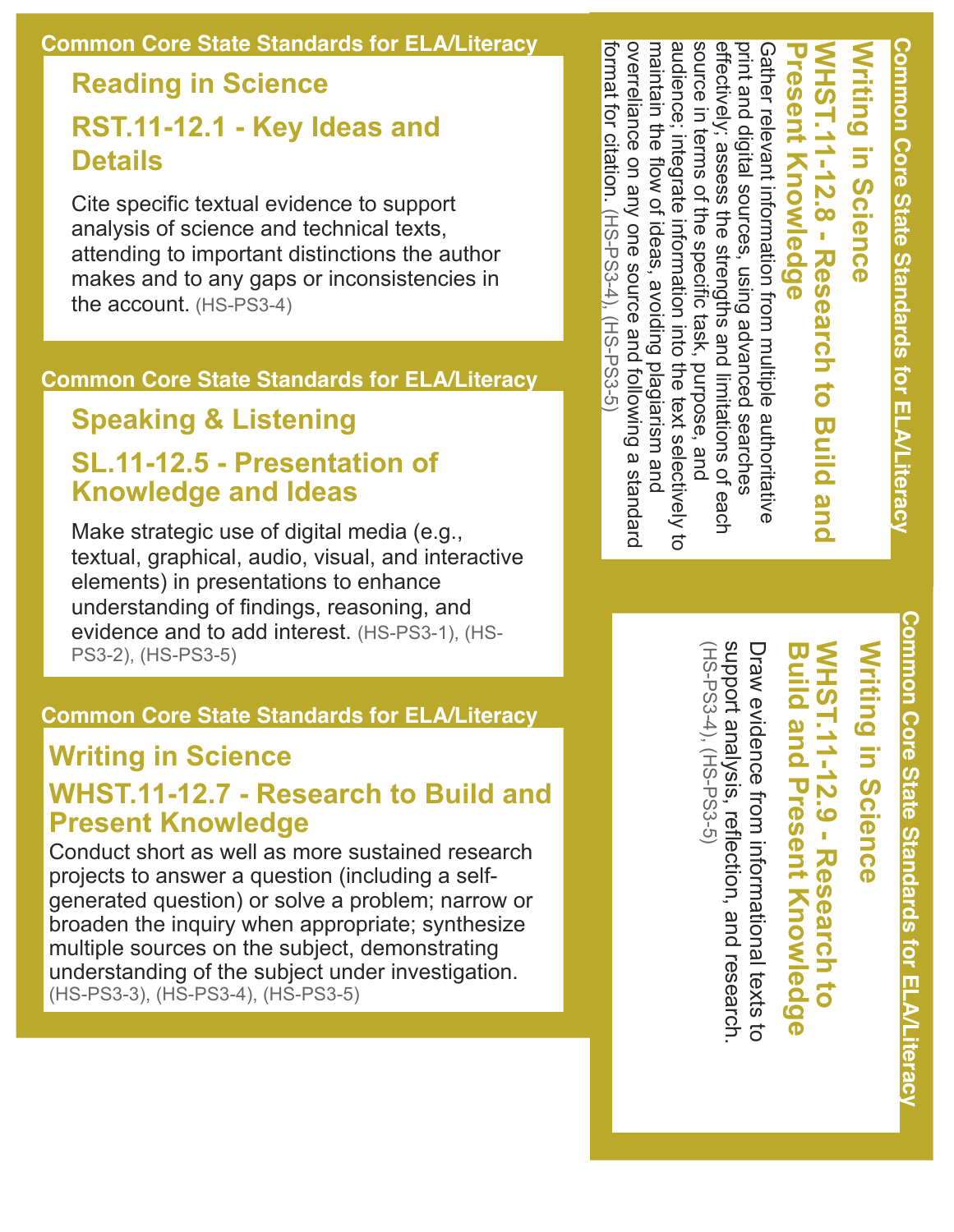#### **Common Core State Standards for Mathematics Number and Quantity » Quantities HSN-Q.A.2 - Reason quantitatively and use units to solve problems.**

Define appropriate quantities for the purpose of descriptive modeling. (HS-PS3-1), (HS-PS3-3)

#### **Common Core State Standards for Mathematics Number and Quantity » Quantities HSN-Q.A.3 - Reason quantitatively and use units to solve problems.**

Choose a level of accuracy appropriate to limitations on measurement when reporting quantities. (HS-PS3-1), (HS-PS3-3)

PS3-2), (HS-PS3-3), (HS-PS3-4), (HS-PS3-5) routinely interpret their mathematical results in the context of the<br>situation and reflect on whether the results make sense, possibly analyze those relationships mathematically to draw conclusions. They practical situation and map their relationships using such tools as diagrams, two-way tables, graphs, flowcharts and formulas. They can simplify a complicated situation, realizing that these may need know are comfortable making assumptions and approximations to another. Mathematically proficient students who can apply what they or use a function to describe how one quantity of interest depends or improving the model if it has not served its purpose.  $(HS-PSS-1)$ ,  $(HS)$ situation and reflect on whether the results make sense, analyze those relationships mathematically to draw diagrams, twoway tables, graphs, flowcharts and simplify a complicated situation, another. Mathematically or use a function to workplace. A student might use geometry to solve a design problem workplace. A Mathematically proficient students can apply the mathematics they<br>know to solve problems arising in everyday life, society, and the PS32), (HSPS33), (HSPS34), (HSPS35) improving the model if it has not served its purpose. (HS-PS3-1), (HSroutinely interpret their mathematical results in the practical situation and map their relationships revision later. They are able to identify important quantities in a revision later. They are able to identify know are comfortable making Mathematically proficient students can apply the mathematics they **MP.4 Model with mathematics** Mathematical Practices **Mathematical Practices** MP.4 - Model with mathematics solve problems arising in everyday life, society, and the student might use geometry to solve a design problem describe how one quantity of interest depends on proficient students who can apply what they assumptions and approximations to realizing that these may need important quantities in a using such tools as formulas. They can context of the conclusions. They

# Common Core State Standards for Mathematics **Common Core State Standards for Mathematics**

**Common Core State Standards for Mathematics**

Common Core State Standards for Mathematics

### and use units to solve problems. **and HSNQ.A.1 Reason quantitatively**  Number and Quantity » Quantities HSN-Q.A.1 - Reason drantitatively **Number and Quantity » Quantities use units to solve problems.**

guide the solution of multi-step problems; choose<br>and interpret units consistently in formulas; choose data displays. (HS-PS3-1), (HS-PS3-3) and interpret the scale and the ori data displays. and interpret and interpret the scale and the ori and interpret units consistently in formulas; guide the solution of Use units as a way to understand problems and to Use units as a way to understand problems and to (HSPS31), (HSPS33)multistep problems; choose and

#### **Common Core State Standards for Mathematics**

#### **Mathematical Practices MP.2 Reason abstractly and quantitatively**

Mathematically proficient students make sense of quantities and their relationships in problem situations. They bring two complementary abilities to bear on problems involving quantitative relationships: the ability to decontextualize—to abstract a given situation and represent it symbolically and manipulate the representing symbols as if they have a life of their own, without necessarily attending to their referents—and the ability to contextualize, to pause as needed during the manipulation process in order to probe into the referents for the symbols involved. Quantitative reasoning entails habits of creating a coherent representation of the problem at hand; considering the units involved; attending to the meaning of quantities, not just how to compute them; and knowing and flexibly using different properties of operations and objects. (HS-PS3-1), (HS-PS3-2), (HS-PS3-3), (HS-PS3-4), (HS-PS3-5)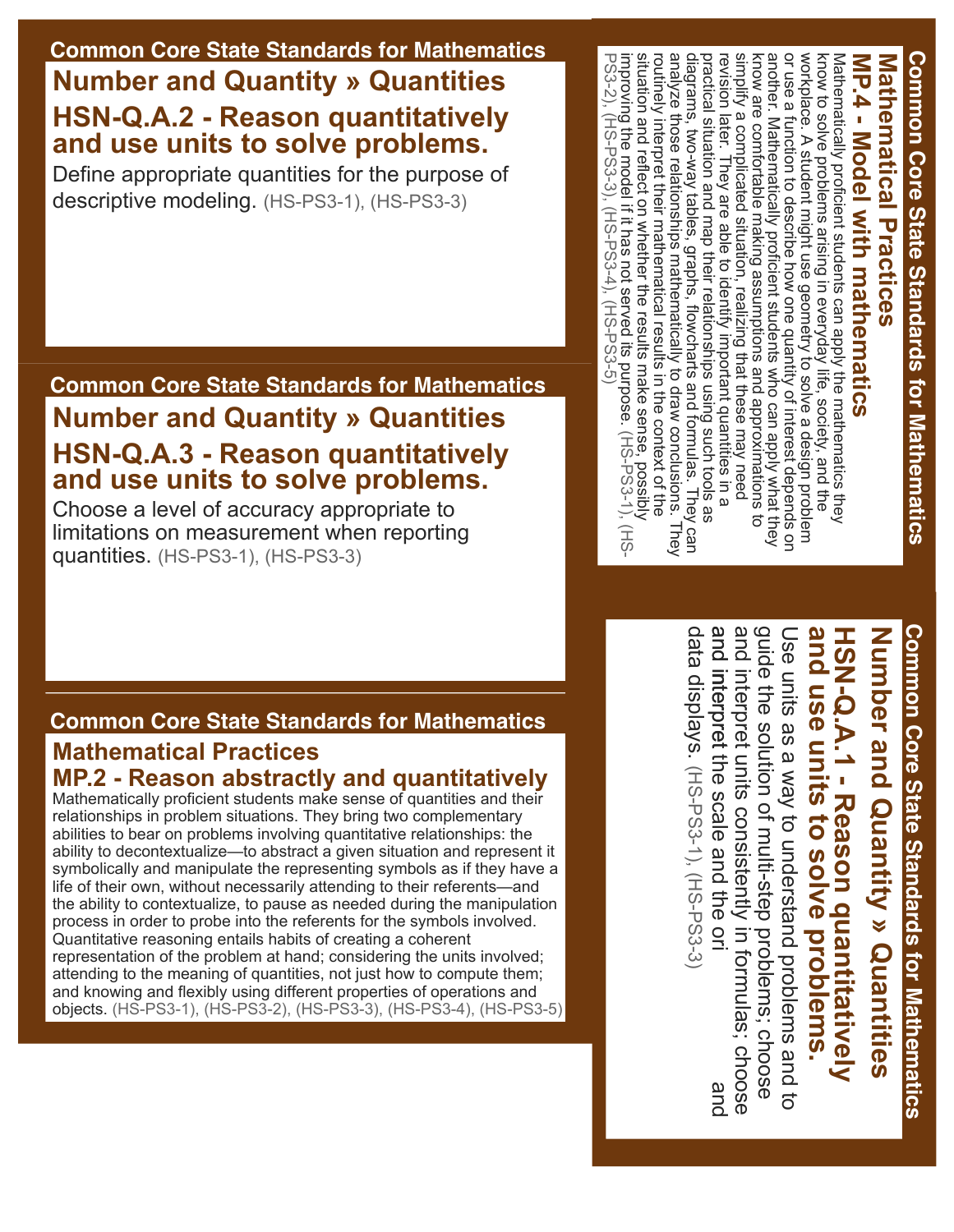#### **HS.PS1.A: Structure and Properties of Matter**

The structure and interactions of matter at the bulk scale are determined by electrical forces within and between atoms. (HS-PS2-6)

#### **DCI: Motion and Stability: Forces and Interactions**

#### **HS.PS2.A: Forces and Motion**

Newton's second law accurately predicts changes in the motion of macroscopic objects. (HS-PS2-1)

#### **DCI: Motion and Stability: Forces and Interactions**

#### **HS.PS2.A: Forces and Motion**

Momentum is defined for a particular frame of reference; it is the mass times the velocity of the object. In any system, total momentum is always conserved. (HS-PS2-2)

systematically, and decisions apport the priority simpler ones that can be approached systematically, and decisions about the priority simpler ones that can be Criteria may need to be broken down into Criteria may need to be broken down into **Solution HS.ETS1.C: Optimizing the Design**  HS.ETS1.C: Optimizing the Desi **Solution** approached

of certain

be needed.

(HS-PS2-3)

be needed. (HS-PS2-3

criteria over others (trade-offs) may

of certain criteria over others (trade-offs) may

# **DCI: Engineering Design DCI: Engineering Design**

### **Delimiting Engineering HS.ETS1.A: Defining and HS.ETS1.A: Defining** elimiting Engineering Problems | and **Problems**

any requirements set by society, such as and they should be quantified to the extent taking issues of risk mitigation into account, possible and stated in such a way that one car taking issues of risk mitigation into account. Criteria and constraints also include satisfying Criteria and constraints also include satisfying iell if a given design meets them. (HS-PS2-3) they should be quantified to the extent by society, such as way that one can (HS-PS2-3)

any requirements set possible and stated in such a tell if a given design meets them.

**DCI: Engineering Design** DCI: Engineering Desigr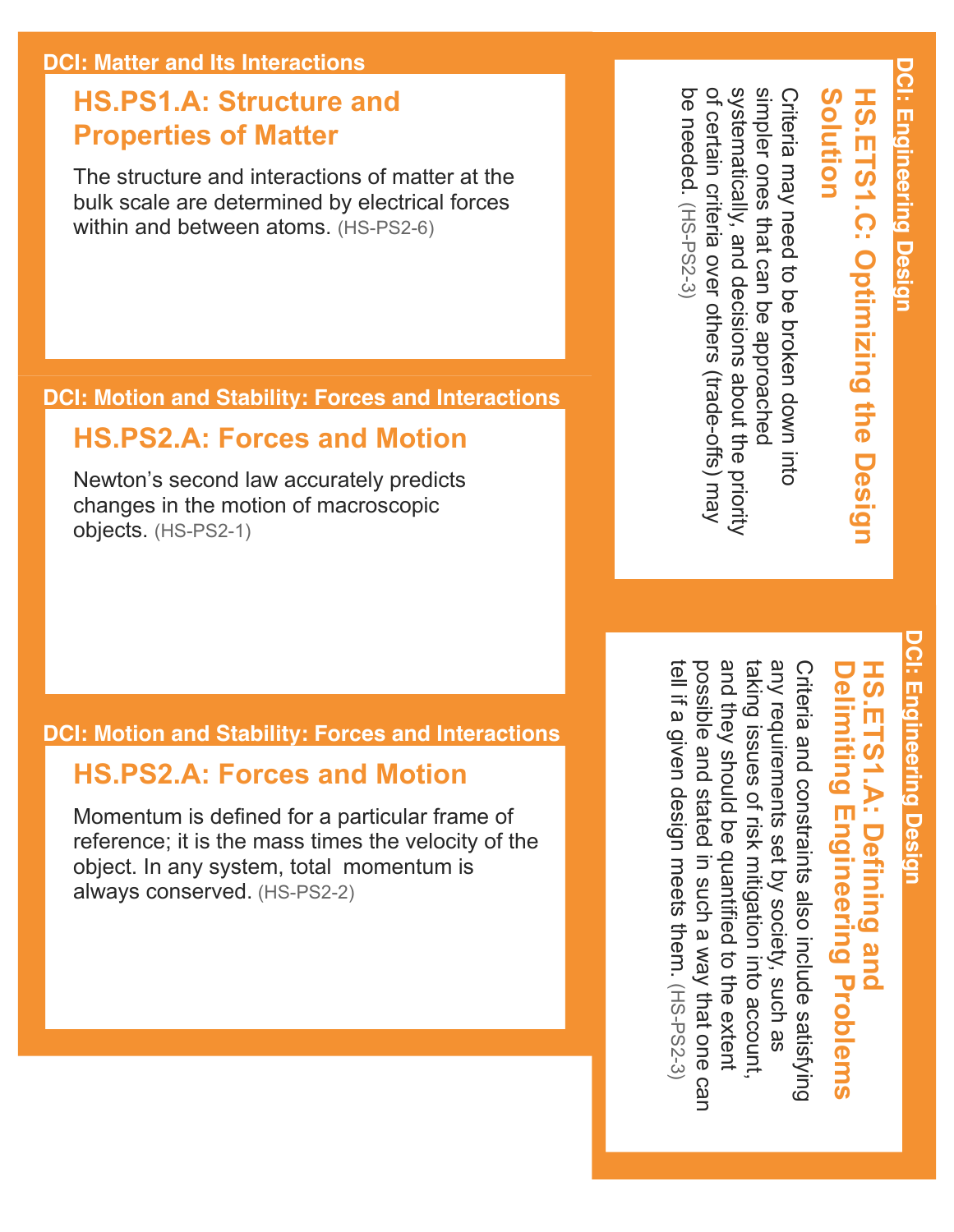#### **DCI: Motion and Stability: Forces and Interactions**

#### **HS.PS2.A: Forces and Motion**

If a system interacts with objects outside itself, the total momentum of the system can change; however, any such change is balanced by changes in the momentum of objects outside the system. (HS-PS2-2), (HS-PS2-3)

#### **DCI: Motion and Stability: Forces and Interactions**

#### **HS.PS2.B: Types of Interactions**

Newton's law of universal gravitation and Coulomb's law provide the mathematical models to describe and predict the effects of gravitational and electrostatic forces between distant objects. (HS-PS2-4)

#### **DCI: Motion and Stability: Forces and Interactions**

#### **HS.PS2.B: Types of Interactions**

Forces at a distance are explained by fields (gravitational, electric, and magnetic) permeating space that can transfer energy through space. Magnets or electric currents cause magnetic fields; electric charges or changing magnetic fields cause electric fields. (HS-PS2-4), (HS-PS2-5)

charges at the atomic scale explain the Attraction and repulsion between electric charges at the atomic scale Attraction and repulsion between electric **HS.PS2.B: Types of Interactions** HS.PS2.B: **Iypes of Interactions** explain the

matter,

თ<br>თ

between material objects.

between material objects. (HS-PS2-6

(HSPS26)

structure, properties, and transformations of

 $\frac{1}{2}$ 

structure, properties, and transformations

well as the contact forces

**DCI: Motion and Stability: Forces and Interactions**

DCI: Motion and Stability: Forces and Interactions

### **DCI: Energy** DCI: Energy

# **HS.PS3.A: Definitions of Energy HS.PS3.A: Definitions of Energy**

currents. (HS-PS2-5) currents. in a battery or energy "Electrical energy" may mean energy stored in a battery or energy transmitted by electric 'Electrical energy" may mean energy stored (HSPS25)transmitted by electric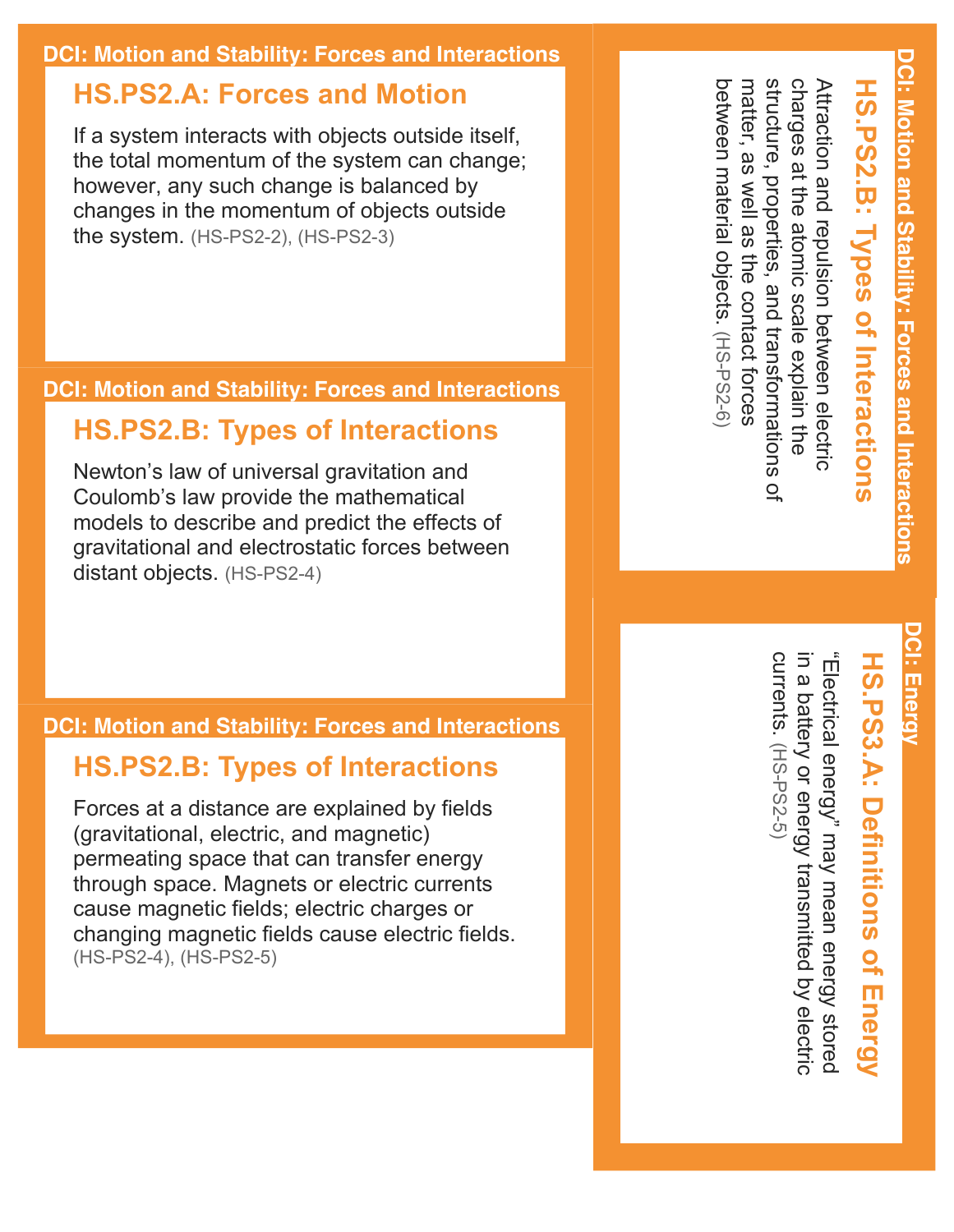#### **Performance Expectation**

#### **HS-PS2-3: Apply scientific and engineering ideas to design, evaluate, and**  refine a device that minimizes the force on **a macroscopic object during a collision.\***

**Clarification Statement:** Examples of evaluation and refinement could include determining the success of the device at protecting an object from damage and modifying the design to improve it. Examples of a device could include a football helmet or a parachute. **Assessment Boundary:** Assessment is limited to qualitative evaluations and/or algebraic manipulations. *\*This performance expectation integrates traditional science content with engineering through a practice or disciplinary code idea.*

#### **Performance Expectation**

**HS-PS2-4: Use mathematical representations of Newton's Law of Gravitation and Coulomb's Law to describe and predict the gravitational and electrostatic forces between objects.**

**Clarification Statement:** Emphasis is on both quantitative and conceptual descriptions of gravitational and electric fields.

**Assessment Boundary:** Assessment is limited to systems with two objects.

#### **Performance Expectation**

**HS-PS2-5: Plan and conduct an investigation to provide evidence that an electric current can produce a magnetic field and that a changing magnetic field can produce an electric current.**

**Clarification Statement:** none **Assessment Boundary:** Assessment is limited to designing and conducting investigations with provided materials and tools.

Performance Expectation quantitative conservation of momentum in interactions and the qualitative meaning of this<br>principle. Assessment Boundary: Assessment is quantitative conservation of **of objects is that the total momentum of a system conserved when there is**  interactions and the qualitative meaning of this Clarification Statement: Emphasis is on the **Clarification Statement: no net force on the system. representations to support the HSPS22: Use mathematical**  no net force **HS-PS2-2:** epresentations to support the hat the total momentum of a system objects is **Use mathematica** on the system. conserved when Emphasis is on the momentum in cnere **claim** 

**Assessment Boundary:** 

limited to systems of two

limited to systems of two macroscopic bodies

moving in one dimension.

moving in one dimension

Assessment is

macroscopic bodies

**Performance Expectation Performance Expectation** 

**Performance Expectation**

object, its mass, and its acceleration. **among the net force on a macroscopic object, its mass, and its acceleration.** among the net force on a macroscopic describes the mathematical relationship **describes the mathematical** claim that Newton's second law of motion **claim HSPS21: Analyze data to support the that Newton's second law of motion**  HS-PS2-1: Analyze data to s uppoort the **relationship** 

dimensional motion and to macroscopic objects moving dimensional motion Assessment Boundary: Assessment is limited to one **Assessment Boundary:**  object being pulled by a constant force object being pulled by a constant force. falling object, an object rolling down a ramp, for objects subject to a net tables or graphs **Clarification Statement:** falling object, an object rolling down a ramp, or a moving for objects subject to a net unbalanced force, such as a tables or graphs of position or velocity as a function of time Clarification Statement: Examples of data could include of position or velocity as a function of time and to macroscopic objects moving at Assessment is limited to one-Examples of data could include unbalanced force, such as a or a moving  $\overline{\omega}$ 

nonrelativistic speeds.

non-relativistic speeds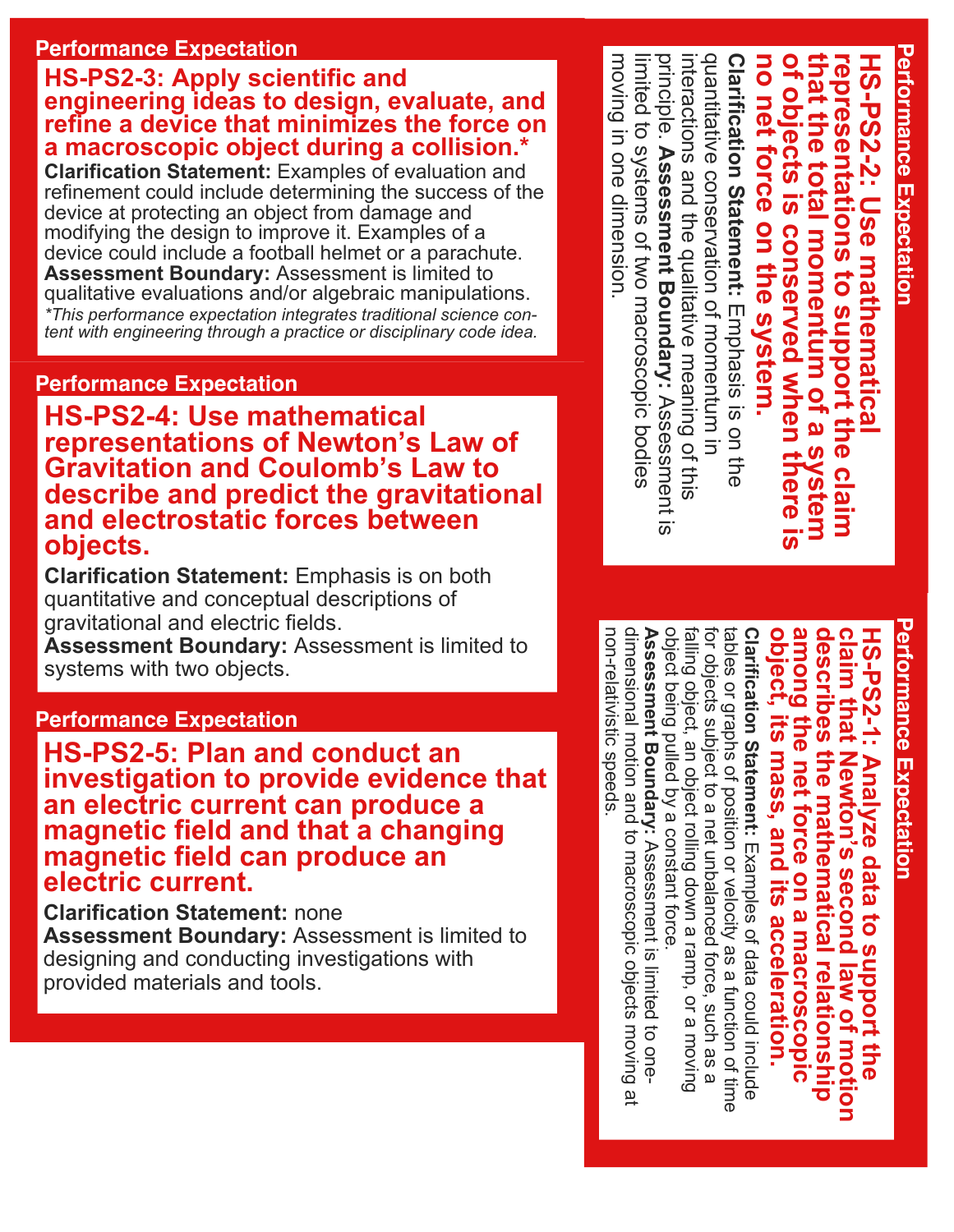#### **Planning and Carrying Out Investigations**

Planning and carrying out investigations in 9-12 builds on K–8 experiences and progresses to include investigations that provide evidence for and test conceptual, mathematical, physical, and empirical models.

Plan and conduct an investigation individually and collaboratively to produce data to serve as the basis for evidence, and in the design: decide on types, how much, and accuracy of data needed to produce reliable measurements and consider limitations on the precision of the data (e.g., number of trials, cost, risk, time), and refine the design accordingly. (HS-PS2-5)

#### **Science and Engineering Practices**

#### **Analyzing and Interpreting Data**

Analyzing data in 9–12 builds on K–8 experiences and progresses to introducing more detailed statistical analysis, the comparison of data sets for consistency, and the use of models to generate and analyze data.

Analyze data using tools, technologies, and/or models (e.g., computational, mathematical) in order to make valid and reliable scientific claims or determine an optimal design solution. (HS-PS2-1)

#### **Science and Engineering Practices**

#### **Using Mathematics and Computational Thinking**

Mathematical and computational thinking in 9–12 builds on K–8 experiences and progresses to using algebraic thinking and analysis, a range of linear and nonlinear functions including trigonometric functions, exponentials and logarithms, and computational tools for statistical analysis to analyze, represent, and model data. Simple computational simulations are created and used based on mathematical models of basic assumptions.

Use mathematical representations of phenomena to describe explanations. (HS-PS2-2), (HS-PS2-4)

sources of evidence consistent with scientific ideas taking into account Apply scientific ideas to solve a design problem, sources of evidence to explanations and designs that are supported by to explanations and designs that are supported in 9-12 builds on K-8 experiences and progresses Constructing explanations and designing solutions **Constructing Explanations and**  taking into account possible unanticipated effects Apply scientific ideas to solve a design problem. principles, and theories principles, and theories. multiple and independent student-generated multiple and independent studentgenerated in 9–12 builds on K–8 Constructing explanations and designing solutions **Designing** Designing Solutions Constructing Explanations and **Solutions** possible unanticipated effects. consistent with scientific ideas, experiences and progresses

(HSPS23)

 $(HS-PSS-3)$ 

**Science and Engineering Practices Science and Engineering Practices**

### **Communicating Obtaining, Evaluating, and**  Dbtaining, Evaluating, and<br>Communicating Information **nformation**

evaluating the validity and reliability of the claims in 9-12 builds on K-8 experiences and progresses evaluating the validity and reliability of the in 9–12 builds on K–8 Obtaining, evaluating, and communicating informatior Obtaining, evaluating, and communicating information experiences and progresses to  $\overline{a}$ 

about the process of development and the design and textually, and mathematically). multiple formats (including orally, graphically multiple formats (including orally, performance of a proposed process or system) in performance of a about the Communicate scientific and technical information (e.g. Communicate scientific and technical information (e.g. methods, and designs. methods, and designs. extually, and mathematically). (HS-PS2-6) process of development and the design and proposed process or system) in (HSPS26)graphically,

Science and Engineering Practices **Science and Engineering Practices**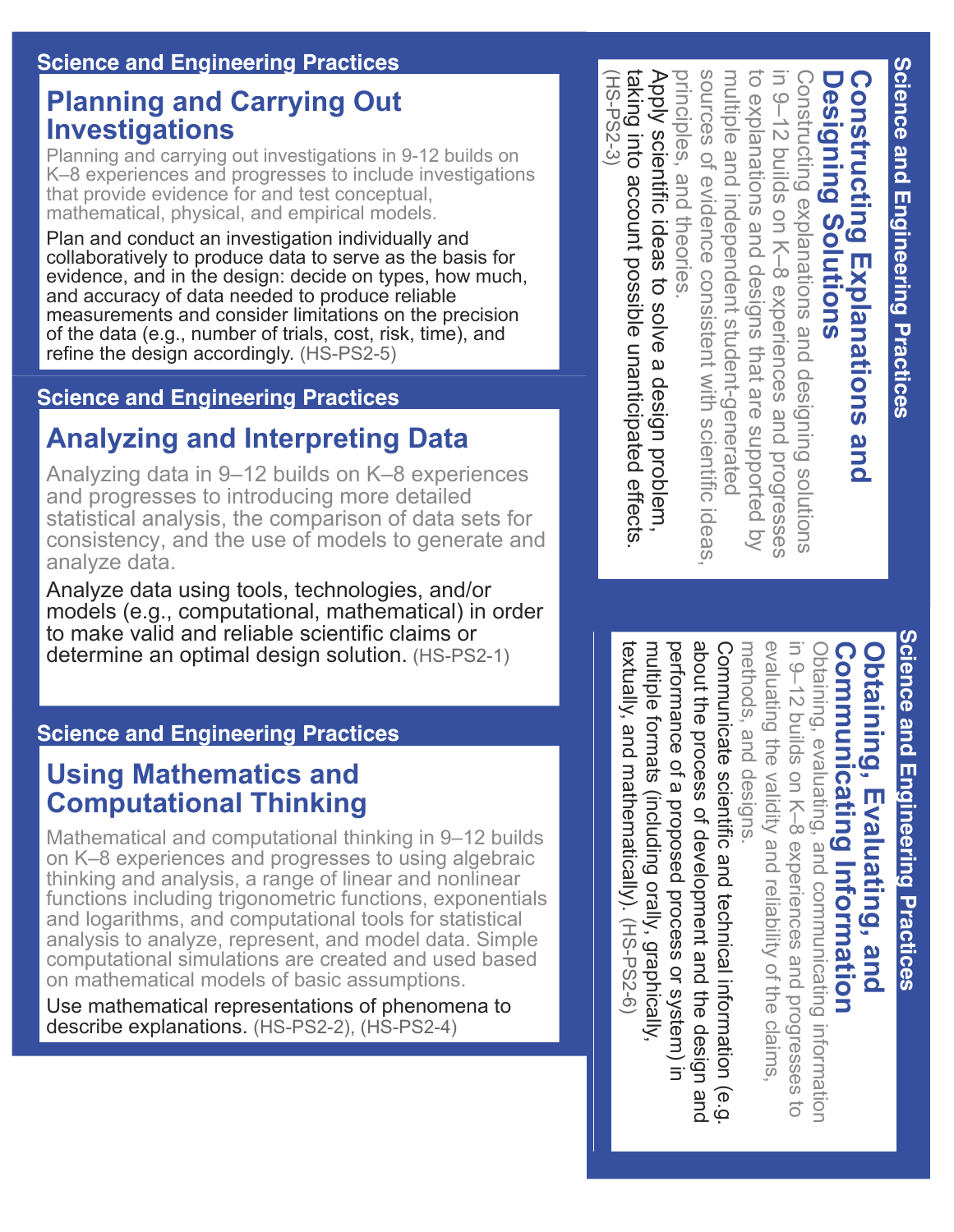#### **Crosscutting Concepts**

#### **Cause and Effect**

Systems can be designed to cause a desired effect. (HS-PS2-3)

#### **Crosscutting Concepts**

#### **Systems and System Models**

When investigating or describing a system, the boundaries and initial conditions of the system need to be defined. (HS-PS2-2)

#### **Crosscutting Concepts**

#### **Structure and Function**

Investigating or designing new systems or structures requires a detailed examination of the properties of different materials, the structures of different components, and connections of components to reveal its function and/or solve a problem. (HS-PS2-6)

### **Cause and Effect Cause and Effect**

claims about specific causes and effects between cause and correlation and make Empirical evidence is required to differentiate (HS-PS2-1), (HS-PS2-5 (HSPS21), (HSPS25) claims about specific causes and effects. between cause and Empirical evidence is required to differentiate correlation and make

### **Crosscutting Concepts Crosscutting Concepts**

### **Patterns Patterns**

and can provide evidence for causality in explanations of phenomena. (HS-PS2-4 explanations of phenomena. and can provide evidence for causality in of the scales at which a system is studied of the scales at which a Different patterns may be observed at each Different patterns may be observed at each system is studied (HSPS24)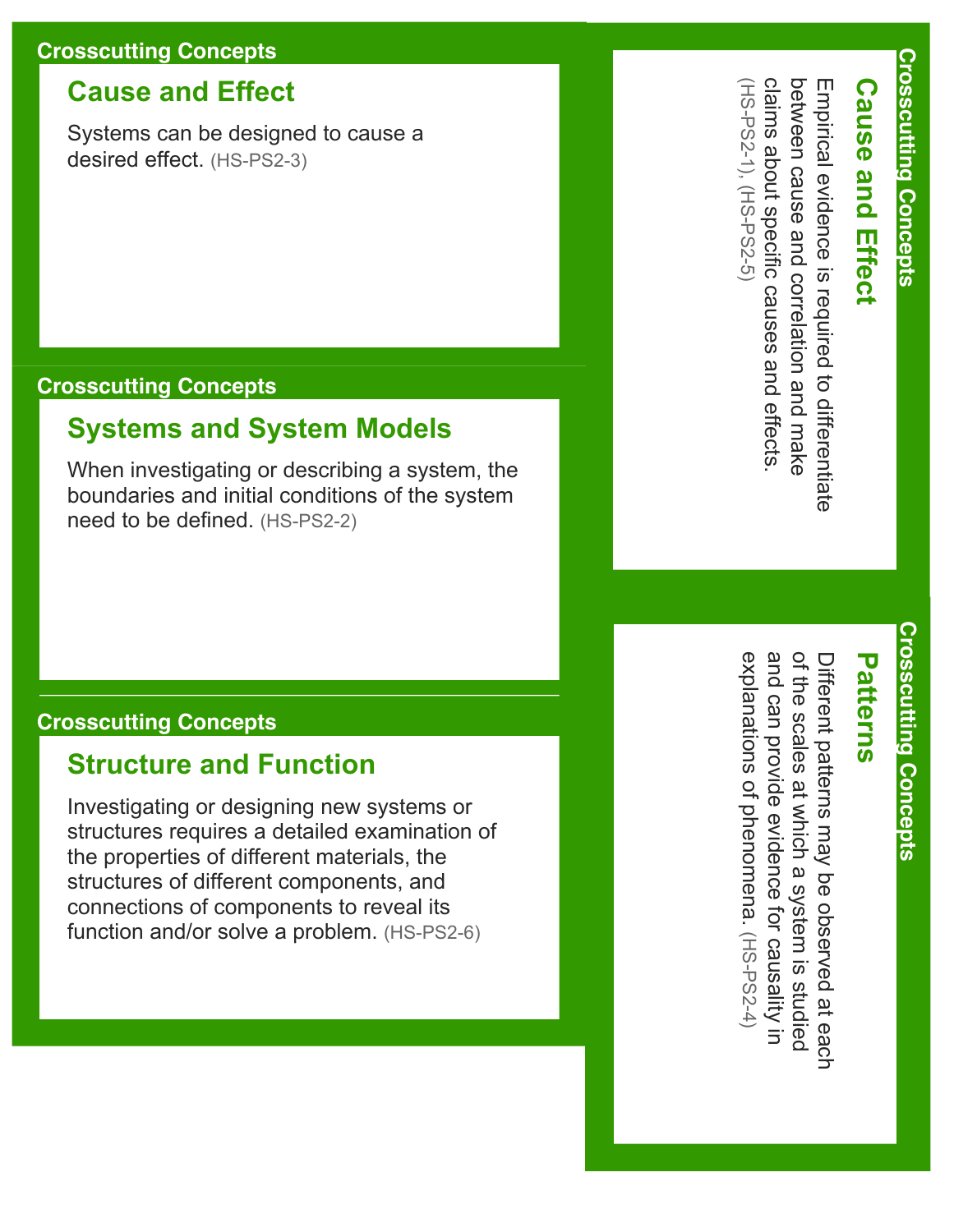#### **Common Core State Standards for ELA/Literacy**

#### **Reading in Science RST.1112.1 Key Ideas and Details**

Cite specific textual evidence to support analysis of science and technical texts, attending to important distinctions the author makes and to any gaps or inconsistencies in the account. (HS-PS2-1), (HS-PS2-6)

#### **Common Core State Standards for ELA/Literacy**

#### **Reading in Science**

#### **RST.1112.7 Integration of Knowledge and Ideas**

Integrate and evaluate multiple sources of information presented in diverse formats and media (e.g., quantitative data, video, multimedia) in order to address a question or solve a problem. (HS-PS2-1)

#### **Common Core State Standards for ELA/Literacy**

#### **Writing in Science WHST.1112.7 Research to Build and Present Knowledge**

Conduct short as well as more sustained research projects to answer a question (including a selfgenerated question) or solve a problem; narrow or broaden the inquiry when appropriate; synthesize multiple sources on the subject, demonstrating understanding of the subject under investigation. (HS-PS2-2), (HS-PS2-5)

PS25) source and following a standard format for citation. (HS and digital sources, using advanced searches effectively;<br>assess the strengths and limitations of each source in source and following a standard format for citation. ideas, avoiding plagiarism and overreliance on any one ideas, avoiding plagiarism and overreliance information into the text selectively to maintain the flow of information into the text selectively terms of the specific task, purpose, and audience; integrate terms of the specific task, assess the Gather relevant information from multiple authoritative print Gather relevant information from multiple authoritative print WHST.1111112.8 - Research to Build and **Present NHST.11-12.8 - Research to Build and** Writing in Science digital sources, using advanced searches effectively; strengths and limitations of each source in **in Science Knowledge** purpose, and audience; integrate to maintain the flow of on any one

> **Common Core State Standards for ELA/Literacy** Common Core State Standards for ELA/Literacy

## **Writing in Science Writing in Science**

### **WHST.11-12.9 - Research to Build**  NHST.11-12.9 - Research **and Present Knowledge**  $\overline{a}$

support analysis, reflection, and research (HS-PS2-1), (HS-PS2-5) (HSPS21), (HSPS25)support analysis, Draw exidence from informational fexts to Draw evidence from informational texts to reflection, and research.

**Common Core State Standards for ELA/Literacy Common Core State Standards for ELA/Literacy**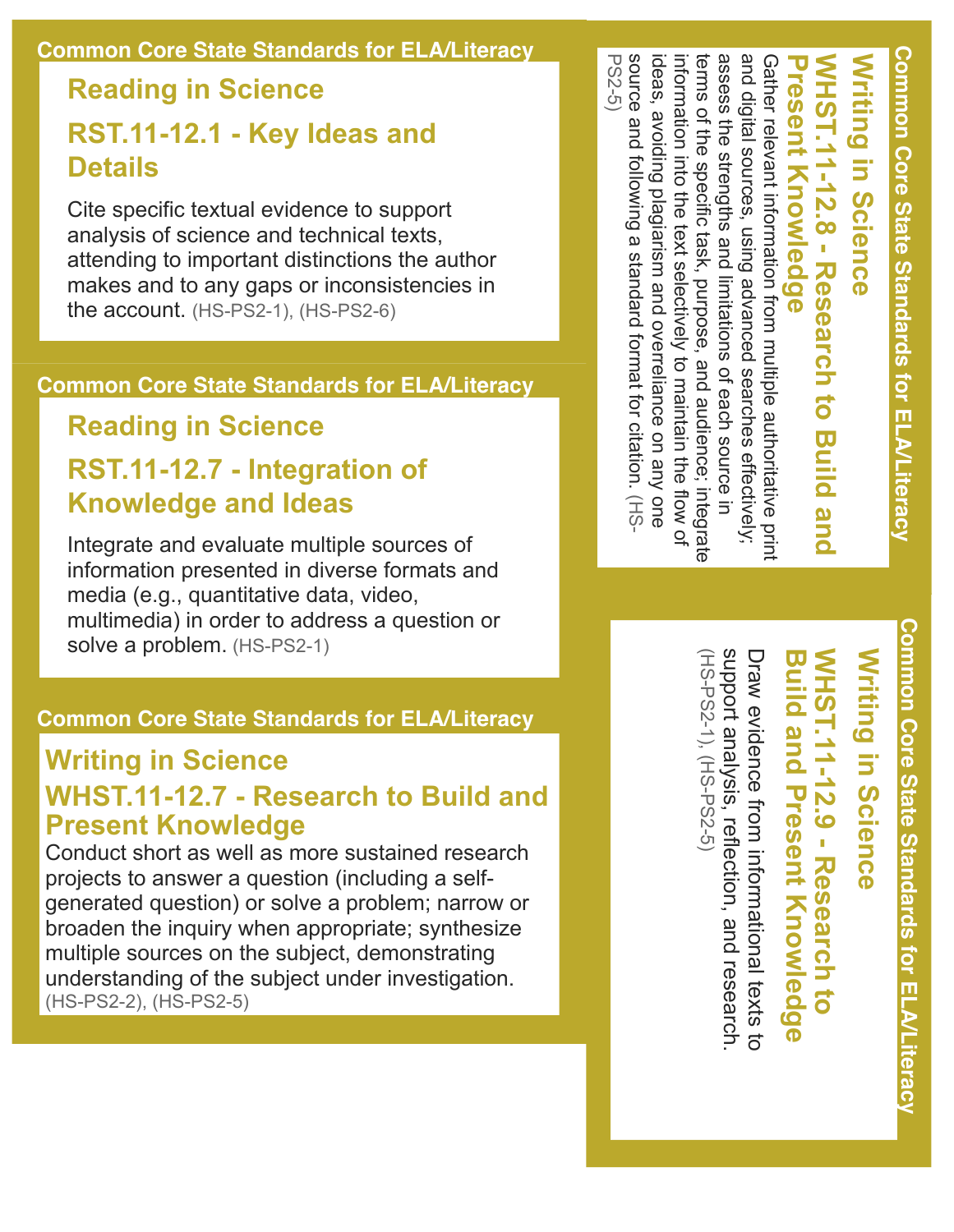# Common Core State Standards for Mathematics **Common Core State Standards for Mathematics**

# Interpreting Functions **Interpreting Functions**

# different representations HSF-IF.C.7 - Analyze functions using **different HSFIF.C.7 Analyze functions using representations.**

(HS-PS2-1 and using technology for more complicated cases key features of the graph, by hand in simple cases Graph functions expressed symbolically and show (HSPS21) and using technology for more complicated key features of the Graph functions expressed symbolically and show graph, by hand in simple cases cases.

# Mathematical Practices Common Core State Standards for Mathematics **Common Core State Standards for Mathematics Mathematical Practices**

## MP.4 - Model with mathematics **MP.4 Model with mathematics**

whether the results make sense, possibly improving the model if it has<br>not served its purpose.  $(HS-PSS^{-1}), (HS-PS2-2), (HS-PS2-4)$ mathematical results in the context of the situation and reflect on graphs, flowcharts and formulas. They can analyze those relationships<br>mathematically to draw conclusions. They routinely interpret their their relationships using such tools as diagrams, two-way tables, are able to identify important quantities in a practical situation and map complicated situation, realizing that these may need revision later. They comfortable making assumptions and approximations to simplify a Mathematically proficient students who can apply what they know are not served its purpose. (HSPS21), (HSPS22), (HSPS24)whether the results make sense, mathematical results in the mathematically to draw graphs, flowcharts and their relationships are able to identify complicated situation, comfortable making Mathematically ರ ಇ ರ student might use geometry to solve a design problem or use a function Mathematically proficient students can apply the mathematics they know describe how one quantity of interest depends on another. solve problems arising in everyday life, society, and the workplace. A proficient students who can apply what they know are using such tools as diagrams, twoway tables, important quantities in a practical situation and map assumptions and approximations to simplify a realizing that these may need revision later. They formulas. They can analyze those relationships conclusions. They routinely interpret their context of the situation and reflect on possibly improving the model if it has

# **Common Core State Standards for ELA/Literacy** Common Core State Standards for ELA/Literacy

### WHST.9-12.2 - Text Types and **Writing in Science Purposes** WHST.9-12.2 - Text Types and **Writing in Science**

including the narration of historical events Write informative/explanatory texts technical processes. (HS-PS2-6) scientific procedures/ experiments, or technical scientific procedures/ experiments, or including the narration of Write informative/explanatory processes. (HSPS26) historical events,

# **Performance Expectation Performance Expectation**

**HSPS26: Communicate scientific and** 

HS-PSS-6: Communicate scientific and

to provided molecular structures of specific designed receptors. Assessment Boundary: Assessment is limited conductive materials are often made of metal, flexible but material. Examples could include why electrically Clarification Statement: Emphasis is on the attractive and<br>repulsive forces that determine the functioning of the the functioning of designed materials.\* molecular-level structure is important in *con-tent with* materials.to provided molecular receptors. **Assessment Boundary:** and durable materials are made up of long chained molecules, conductive materials are often made of metal, material. Examples could **Clarification Statement: the functioning of designed materials.\* information about why the molecularlevel structure is important in**  technical information about why the **technical** pharmaceuticals are designed to interact with specific forces that determine the functioning of the *\*This performance expectation integrates traditional science engineering through a practice or disciplinary code idea.* structures of specific designed include why electrically Emphasis is on the attractive and Assessment is limited flexible but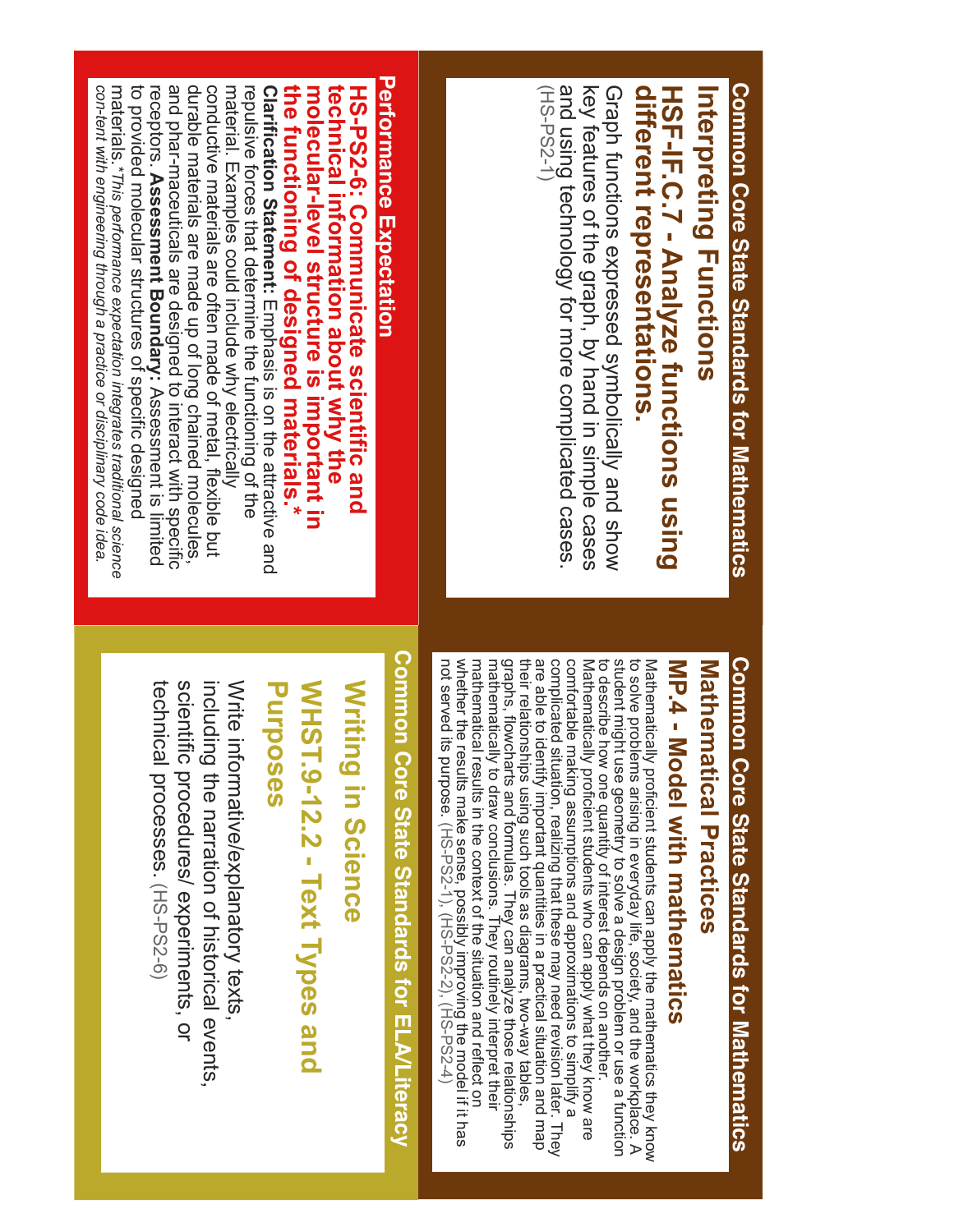#### **Common Core State Standards for Mathematics Creating Equations**

#### **HSA-CED.A.1 - Create equations that describe numbers or relationships.**

Create equations and inequalities in one variable and use them to solve problems. Include equations arising from linear and quadratic functions, and simple rational and exponential functions. (HS-PS2-1), (HS-PS2-2)

#### **Common Core State Standards for Mathematics**

#### **Creating Equations HSA-CED.A.2 - Create equations that describe numbers or relationships.**

Create equations in two or more variables to represent relationships between quantities; graph equations on coordinate axes with labels and scales. (HS-PS2-1), (HS-PS2-2)

**Common Core State Standards for Mathematics**

#### **Creating Equations**

#### **HSA-CED.A.4 - Create equations that describe numbers or relationships.**

Rearrange formulas to highlight a quantity of interest, using the same reasoning as in solving equations. (HS-PS2-1), (HS-PS2-2)

Structure of expressions Seeing Structure in Expressions Common Core State Standards for Mathematics **Common Core State Standards for Mathematics** Interpret expressions that represent a quantity **structure of expressions.** Interpret expressions that represent a quantity **HSASSE.A.1 Interpret the**  HSA-SSE.A.1 - Interpret the **Structure in Expressions**

in terms of its context.

(HSPS21), (HSPS24)

in terms of its context. (HS-PS2-1), (HS-PS2-4

Seeing Structure in Expressions **Common Core State Standards for Mathematics Common Core State Standards for Mathematics Structure in Expressions**

# **equivalent forms to HSASSE.B.3 Write expressions in solve problems.** equivalent forms to solve problems HSA-SSE.B.3 - Write expressions in

quantity represented by the expression (HS<br>PS2-1), (HS-PS2-4) expression to reveal and explain properties of the PS2-1), (HS-PS2-4) quantity represented by the expression expression to reveal and Choose and produce an equivalent form of an Choose and produce an equivalent form of an explain properties of the